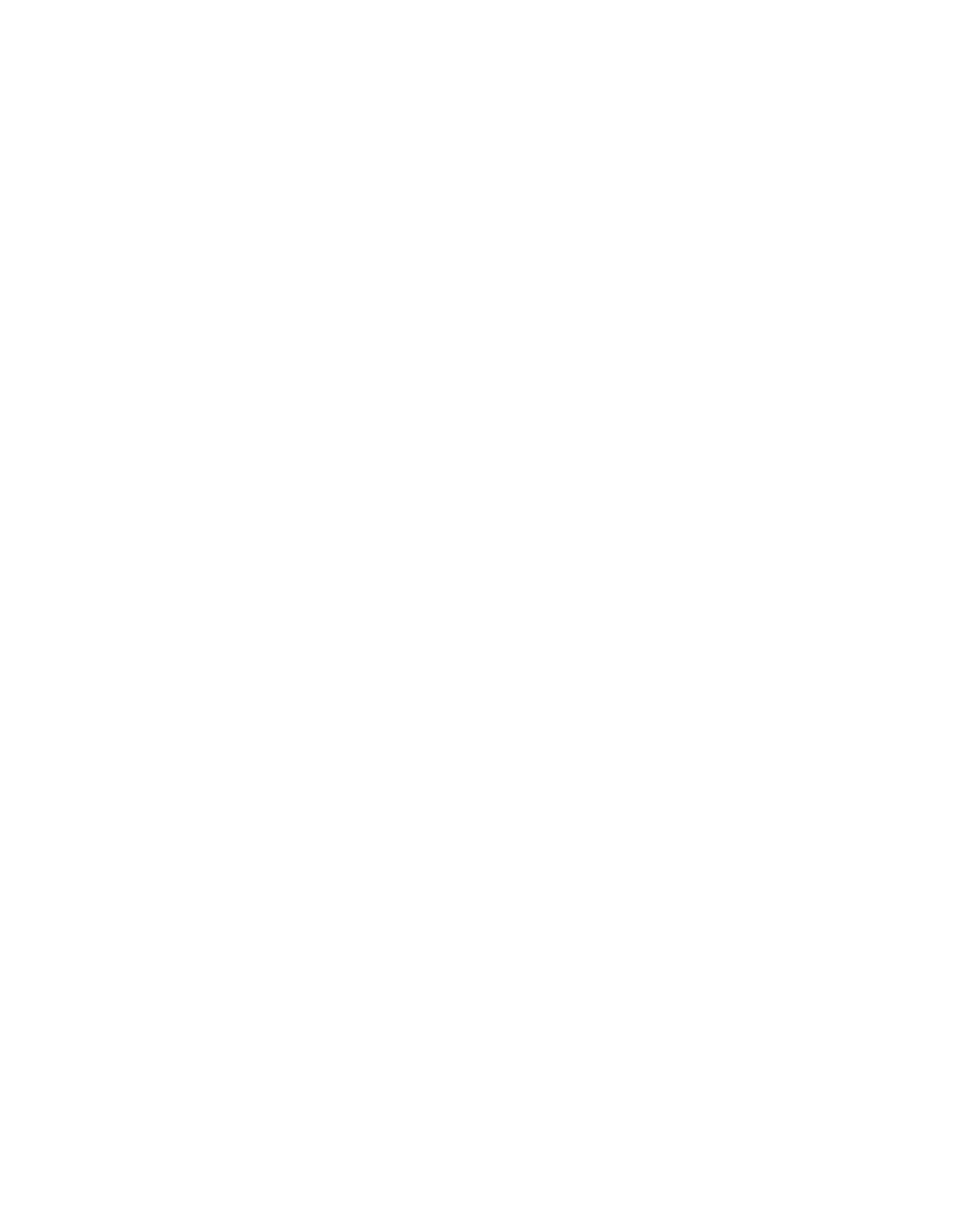## **AUTHORS OF THIS REPORT**

**Gina Brooks, BA**

Behavioral and Community Health Sciences Graduate School of Public Health

#### **Richard Garland, MSW**

Behavioral and Community Health Sciences Graduate School of Public Health

**Steven M. Albert, PhD** Behavioral and Community Health Sciences

Graduate School of Public Health

#### **Center for Health Equity**

University of Pittsburgh Graduate School of Public Health Behavioral and Community Health Sciences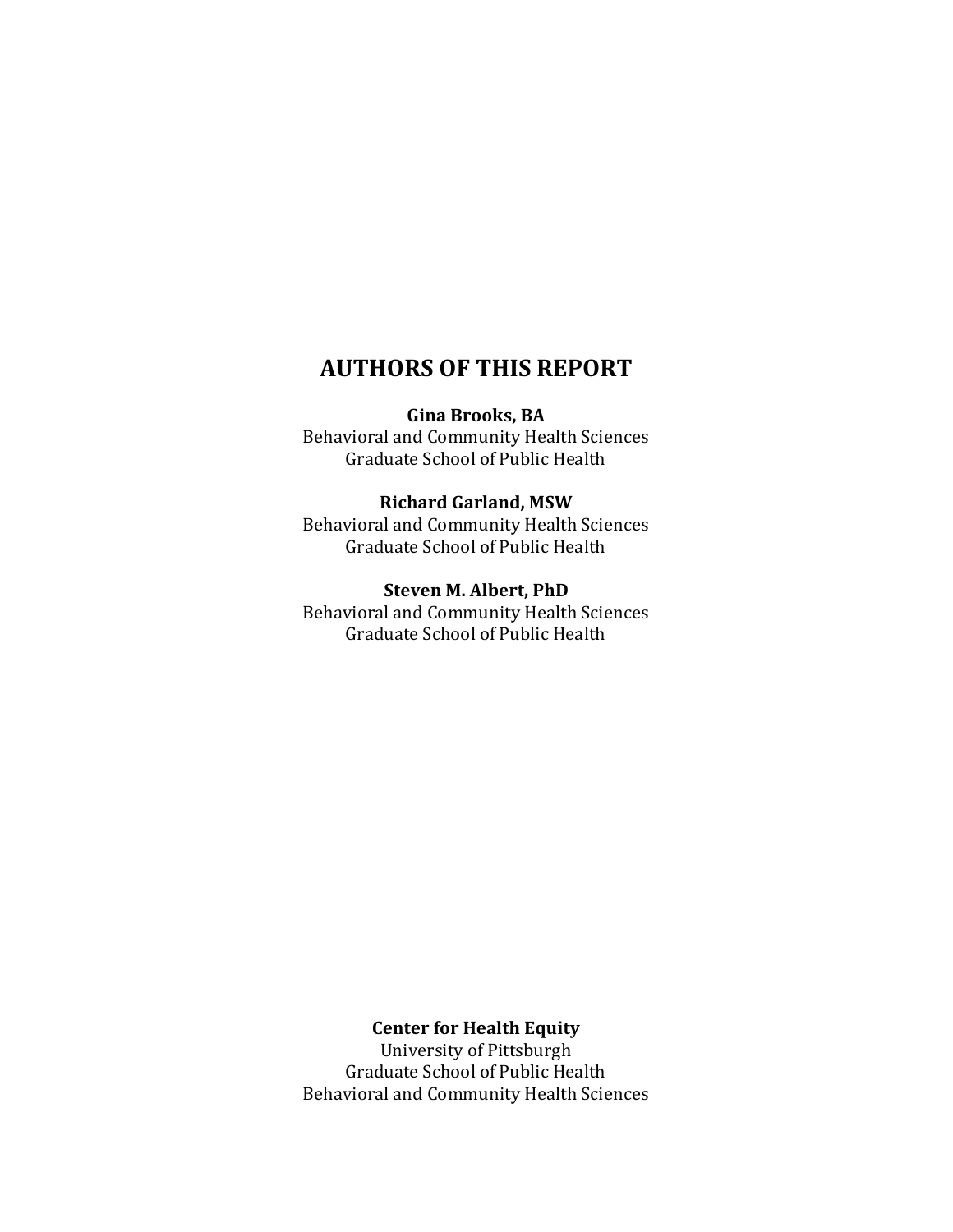#### **HOMICIDE REVIEW PARTICIPATION**

#### **Kimberly Beechan**

Allegheny County Jail

#### **Kimberly Booth**

Juvenile Probation

**Barry Bud** Pittsburgh Police Department

#### **Rob Conroy**

Ceasefire PA

#### **Jane Daitilo** U.S District Attorney

**Jay Gilmer** City of Pittsburgh/Pittsburgh Initiative to Reduce Crime

> **Kirk Holbrook**  Chief of staff Jake Wheatley Office

**Emily Kulick**  Allegheny County Department of Human Services

#### **Conor Lamb**  Federal Attorney

#### **Raymond Logan** Consultant

**Molly Morrill** Allegheny County Jail collaborative coordinator

> **Sabrina Orlansky**  Allegheny County Adult Probation

**Julie Platt**  University of Pittsburgh Intern

> **Roland L. Slade, Sr.**  Kingsley Association

**Taili Thompson** Department of Human Services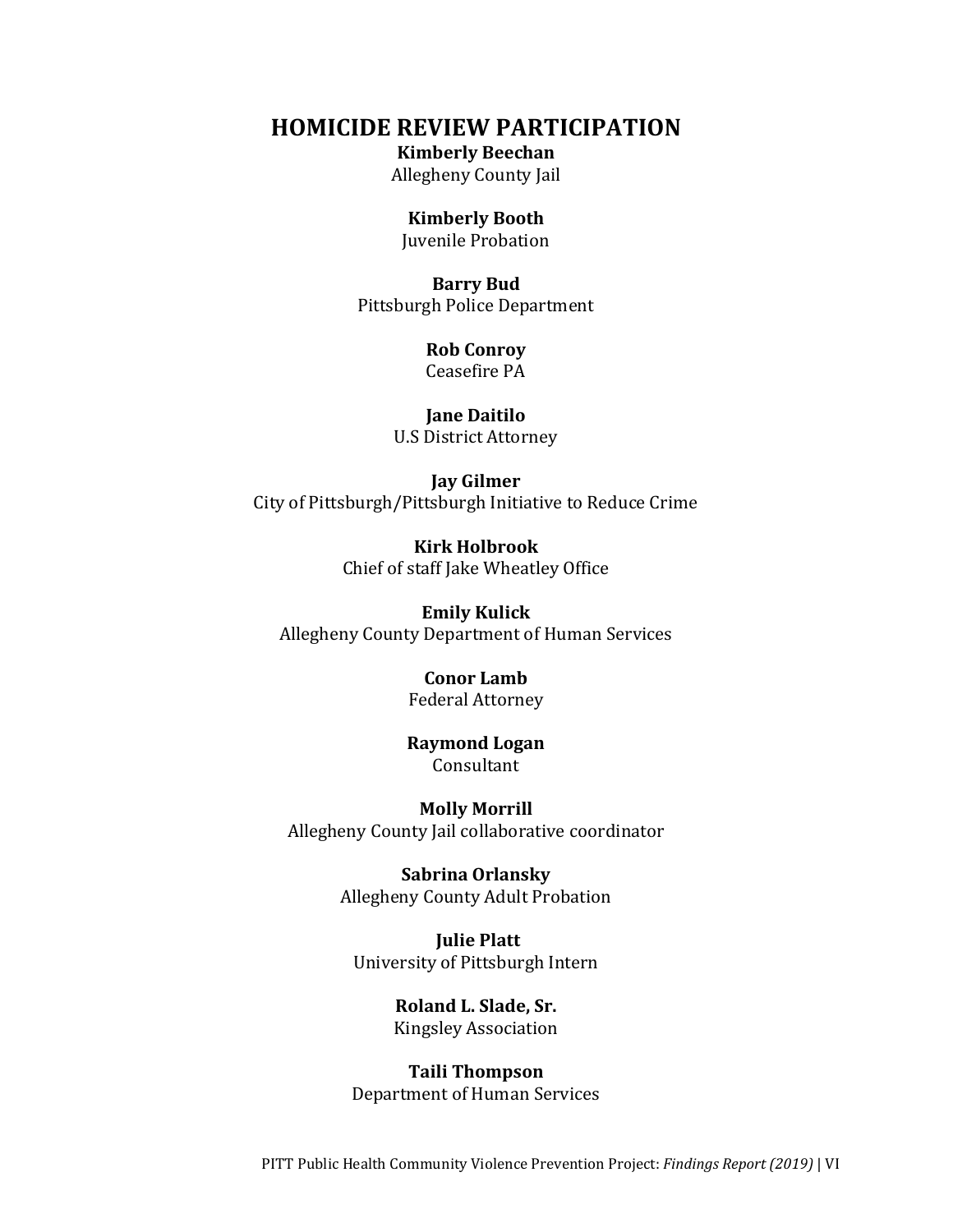**Art Terry** Kingsley Association

**Mike Vogel** Housing Authority Chief of Police

**Chengyuan Zhou** Allegheny County Department of Human Services

### **SUPPORTIVE CONTRIBUTORS**

**Tamara Collier**  United States Attorney's Office for the Western District of Pennsylvania

> **Erin Dalton**  Allegheny County Department of Human Services

> > **Mary Greer** UPMC Presbyterian Trauma Services

**David Harris**  University of Pittsburgh Professor of Law

**Tim Harvison** Crafton Borough Police Department

**Alan D. Murdock** UPMC Presbyterian Trauma Services

**LaToya Warren** Allegheny County Department of Human Services

### **ADVISORY BOARD**

**Franco Harris** Super Bakery, Inc.

**Lisa Kuzma**  Allegheny County Department of Human Services

**Bill Strickland** Manchester Bidwell Corporation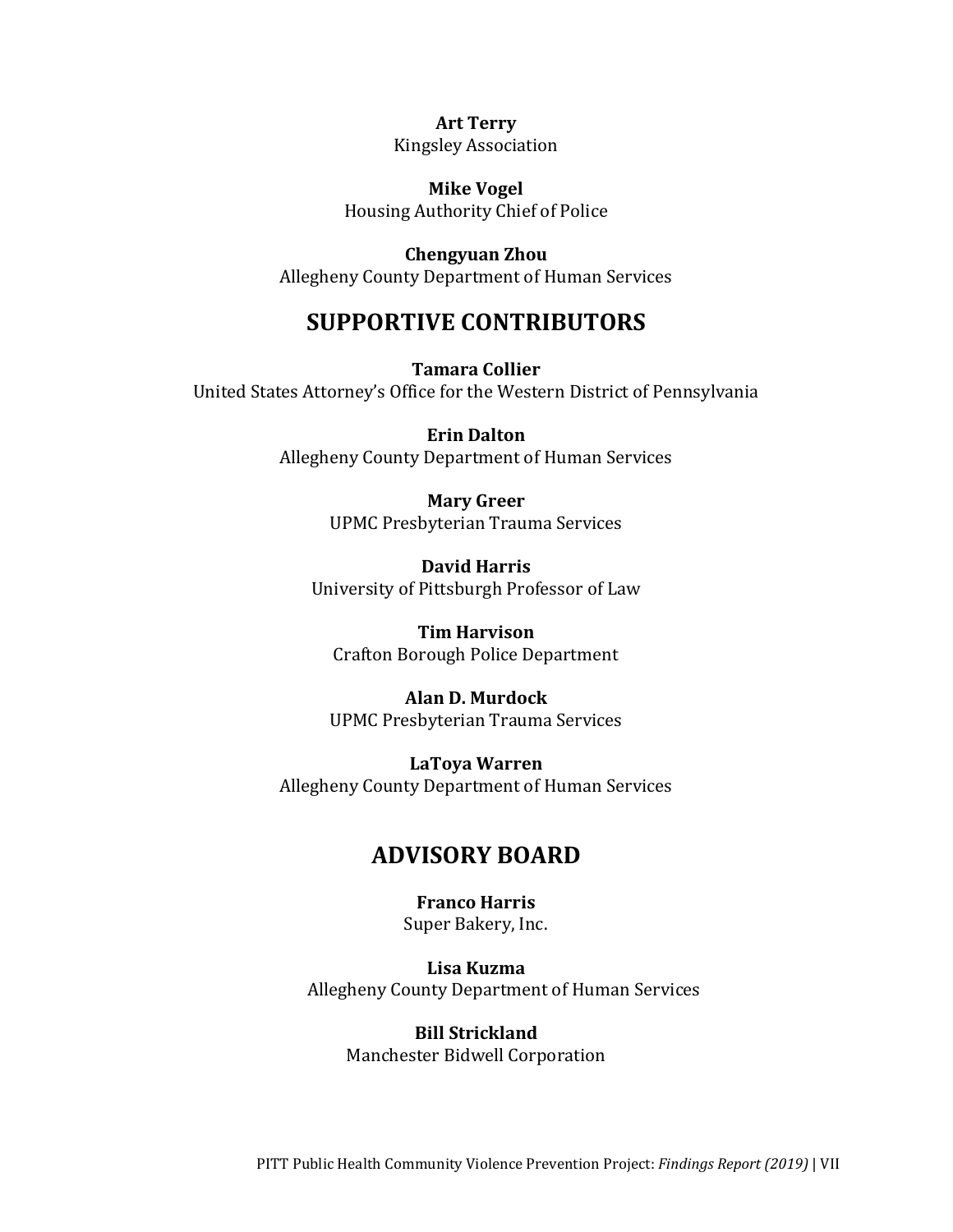## **FUNDING SUPPORT**

**Richard King Mellon Foundation** Pittsburgh, PA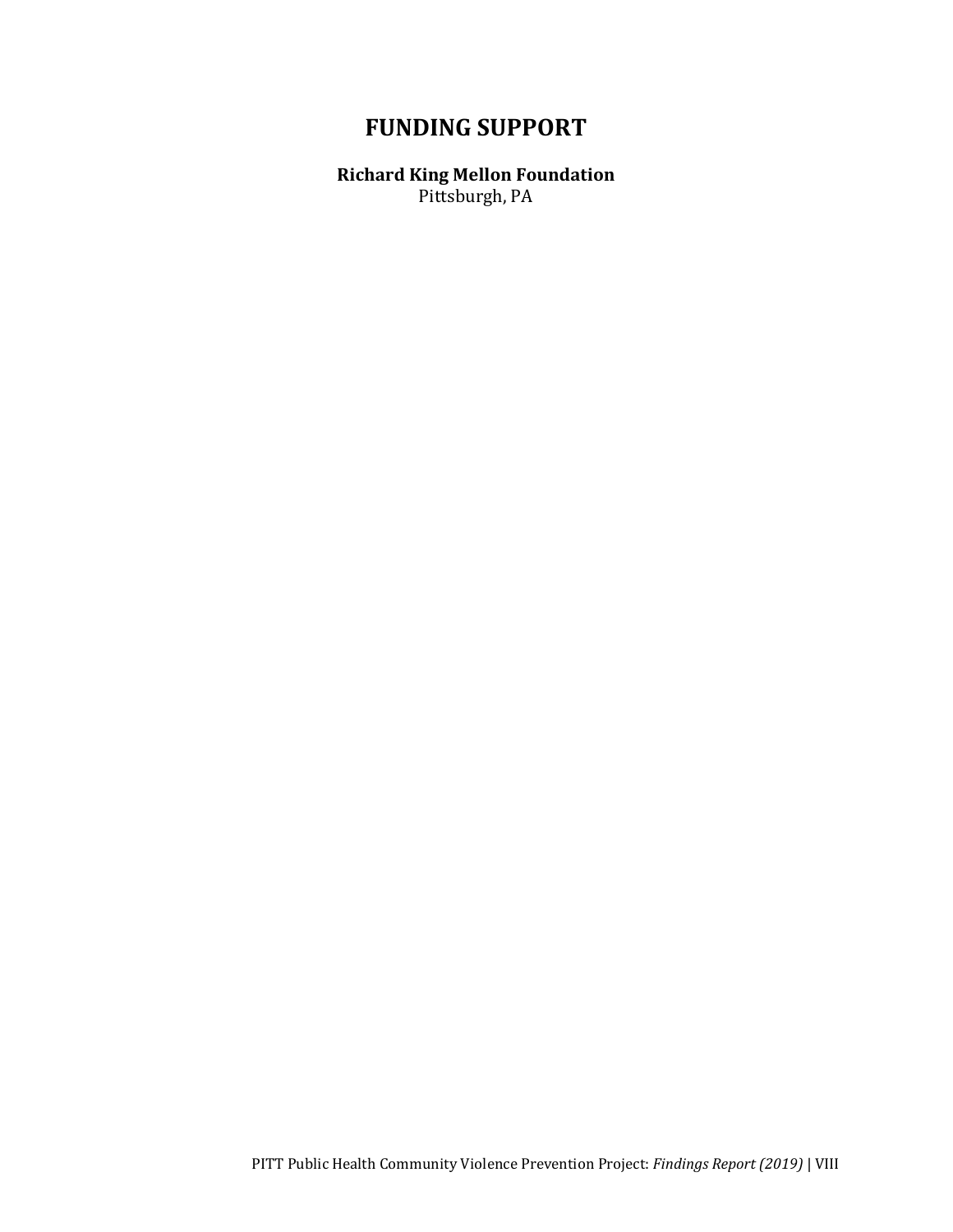## **Table of Contents**

| $\overline{2}$ | -16 |
|----------------|-----|
|                |     |
|                |     |
|                |     |
|                |     |
|                |     |
|                |     |
|                |     |
|                |     |
|                |     |
|                |     |
|                |     |
|                |     |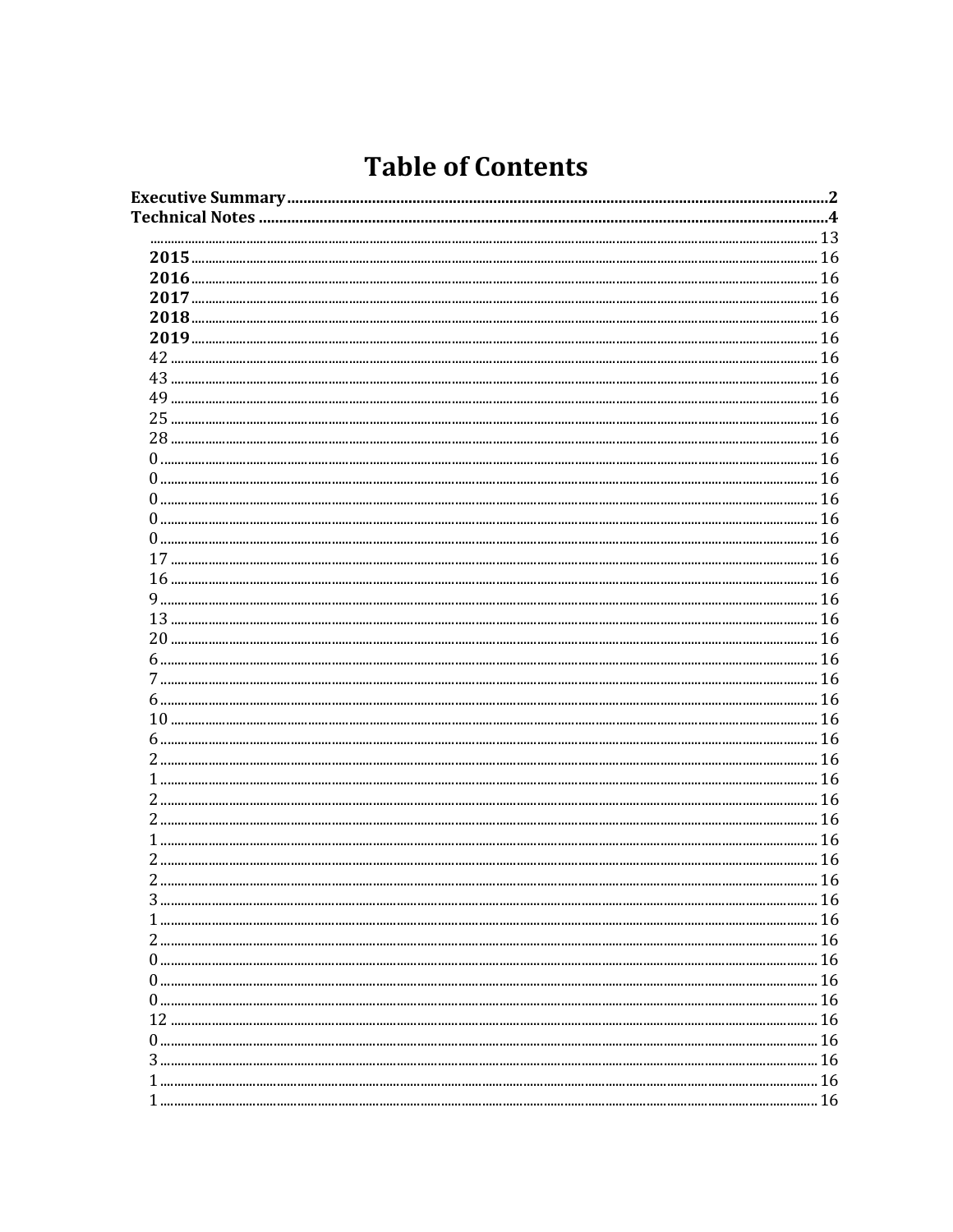© 2019 Graduate School of Public Health, Center for Health Equity. This work may be cited, reproduced and distributed, in whole or part, without alteration and without prior written permission, provided all copies properly reference attribution.

Suggested Citation: Brooks G, Garland R, Gabriella Mendez. PITT Public Health Community Violence Prevention Project: Homicide Review Findings Report (2019). Pittsburgh: University of Pittsburgh Graduate School of Public Health, Center for Health Equity; 2019.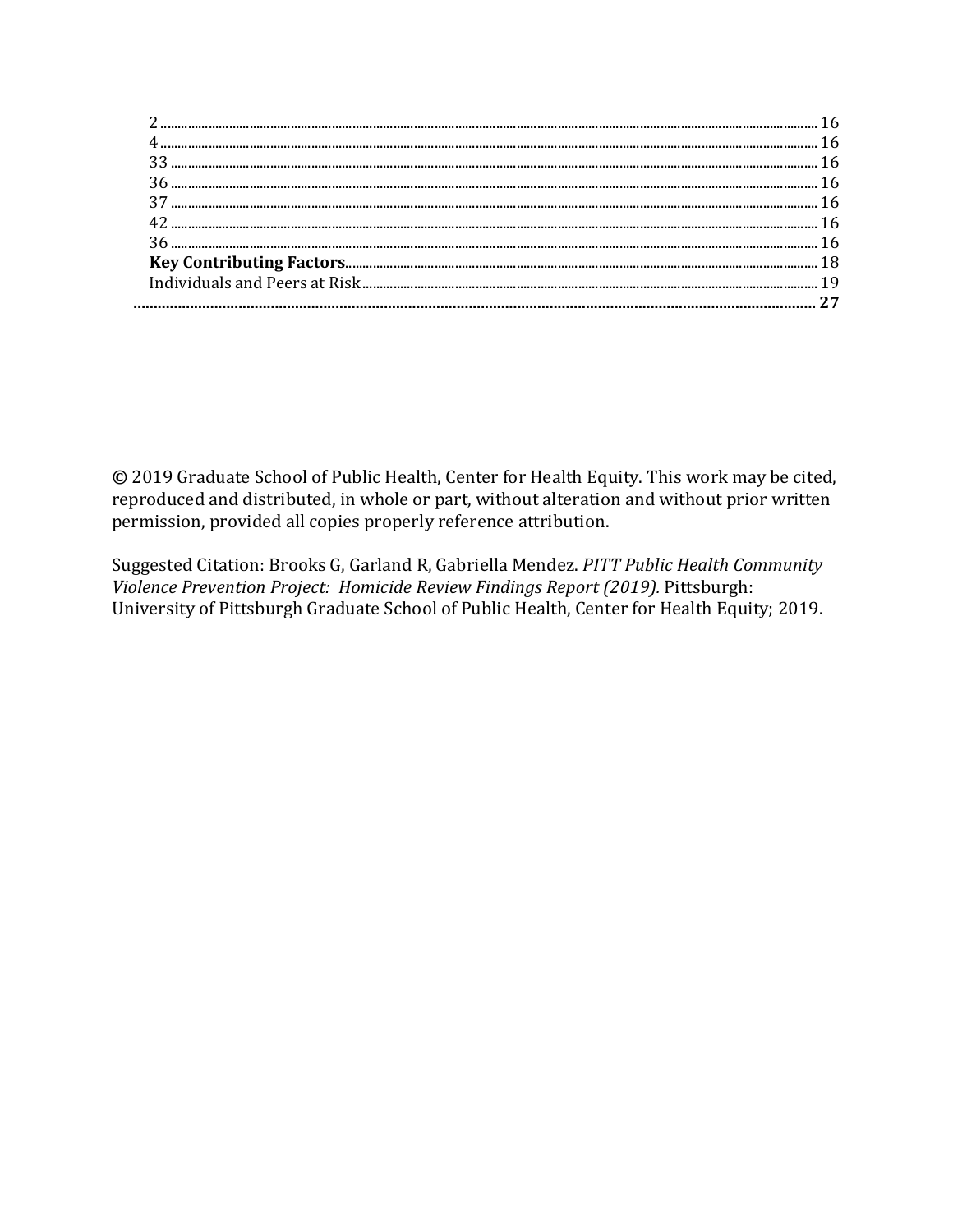#### <span id="page-8-0"></span>**Executive Summary**

Our detailed review of Allegheny County's 97 homicides in 2019 further supports the need to distinguish between types of homicide cases. The 2019 homicide total for the City of Pittsburgh was 37 (decrease in 8.6% from 2018) and for the suburban areas was 60(increase of 3% from 2018).

#### **Allegheny County Homicide Demographics 2019**

- 80 (82%) victims were male (compared to 86% in 2018).
- 82 (85%) victims were black (compared to 70% in 2018).
- 12 victims were killed in Wilkinsburg area, leading the most deaths in one neighborhood.
- The median age of a homicide victim was 31.
- 25% of homicide victims were African American males between the ages of 21-30.

#### **A Typical Homicide in Allegheny County**

- **Victim**
	- $\triangleright$  Male
	- $\triangleright$  African American
	- $\triangleright$  Between 21-30 years old
	- $\triangleright$  Has between 1 and 3 prior arrests
	- $\triangleright$  Has prior drug and/or burglary arrest on arrest history
	- $\triangleright$  Was or previously on probation/parole

#### • **Suspect**

- $\triangleright$  Male
- $\triangleright$  African American
- $\triangleright$  Between 18-28 years old
- $\triangleright$  Has between 1 and 5 prior arrests
- $\triangleright$  Has prior drug and/or weapon arrest on arrest history
- $\triangleright$  Was or previously on probation/parole

#### • **Homicide Circumstances**

- $\triangleright$  The victim and suspect were peers (they had something in common)
- $\triangleright$  The incident occurred between 9pm-12am
- $\triangleright$  The incident occurred on Wednesday
- $\triangleright$  The homicide involved a firearm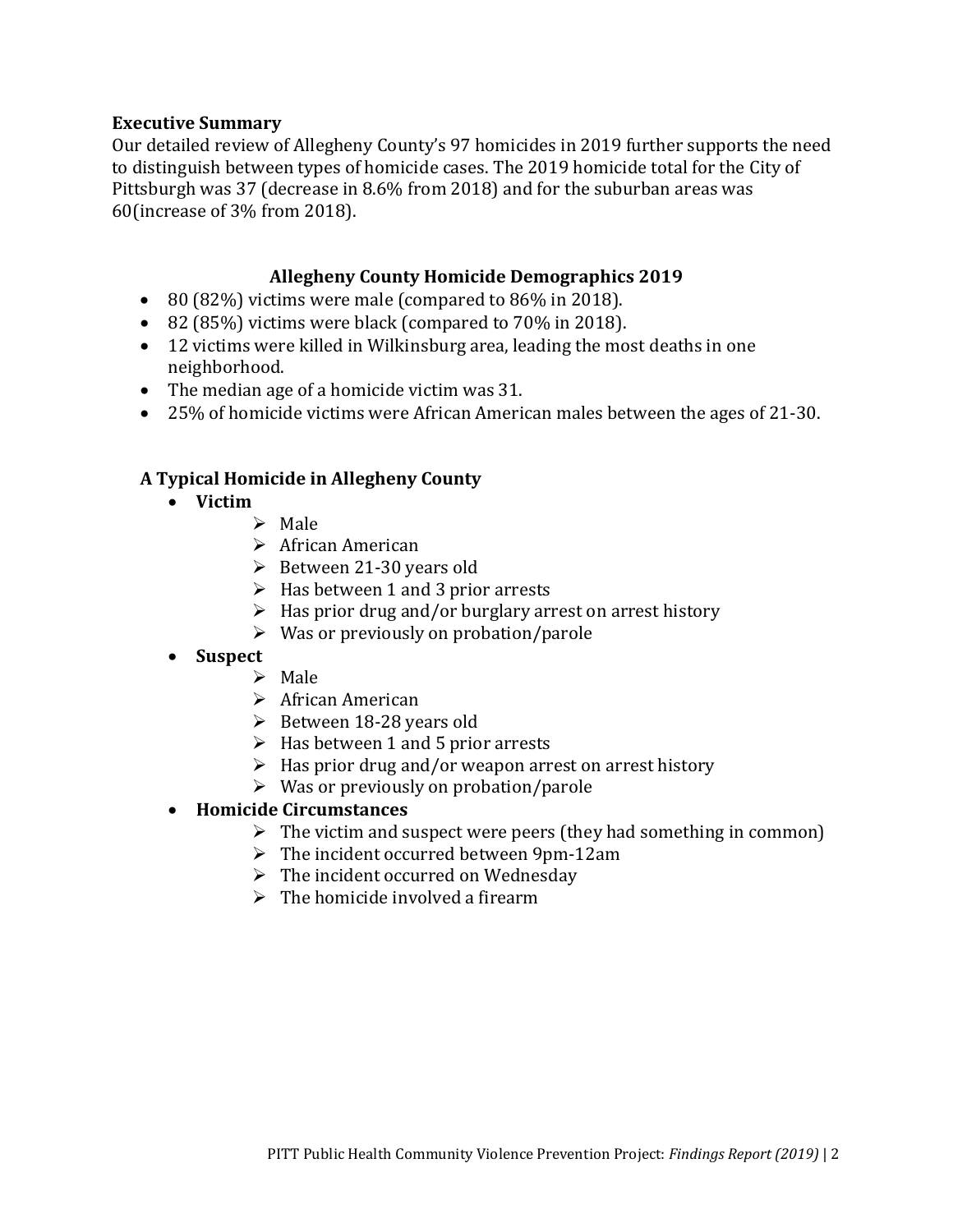#### **Key findings from 2019 show that:**

- **Homicide victimization continues to be unevenly distributed across populations or places.** While only 14% of Allegheny County residents are African American, 82% of the victims were black. Ten percent of the homicides occurred in just 1 zip code of Allegheny County's 130 neighborhoods, zip code 15217.
- **Firearms are the main cause of death.** Cause of death in 90% of homicides was gunshot wounds. Including the 11 victims in the mass shooting.
- **Social context matters for homicide victimization.** Chronic, multigenerational involvement in violence and illegal activities; additional opportunities for conflict through increased use of social media (e.g., Facebook, Instagram, Snapchat, and websites attracting extremists); prevalence of drugs, alcohol, and access to firearms; biases and violence as normative behavior were identified as relevant in the homicides.

The complexity of homicide and intentional injury prevention has become increasingly clear and points to the urgent need for efforts to address violence at multiple levels within Allegheny County communities. The recommendations include:

- **Identify and involve the support networks of at-risk individuals and engage those at risk who are not currently involved in mandated health or behavior programs.** Engaging individuals and families at risk of violence victimization in non-traditional settings (e.g., community-based organizations, primary care clinics) is a strategic way to address the complexity of peer conflict. We must begin to vet the agencies that deliver health and behavioral health services, to make sure we get the proper fit to assist families, communities, and children affected by this disease.
- **Modify community programs' participation requirements to ensure equal access.** Engaging individuals will improve participation and commitment: Modify participation requirements (e.g., parent/guardian signature payments), adapt service delivery to include non-traditional methods in communities, increase communication and coordination among behavior, health, and social programs and systems. After-school programs are a necessity for meeting the community members in community areas.
- **Increase community participation and investment in violence prevention efforts.** Combat attitudes of violence as normative behavior and promote an appropriate form of conflict resolution; support existing anti-violence groups and coalitions that provide awareness, education, and prevention; improve and strengthen community-police relations; and distribute anti-violence materials throughout Pittsburgh. Provide more education to change perceptions. We want to change community norms through education and resources.
- **Enhance the homicide review process to better inform our understanding of contributing factors and potential solutions.** Recruit new community and law enforcement members; enhance data collection efforts, specifically to better account for the unique factors involved in peer relationship homicides; increase police involvement; and enhance dissemination method.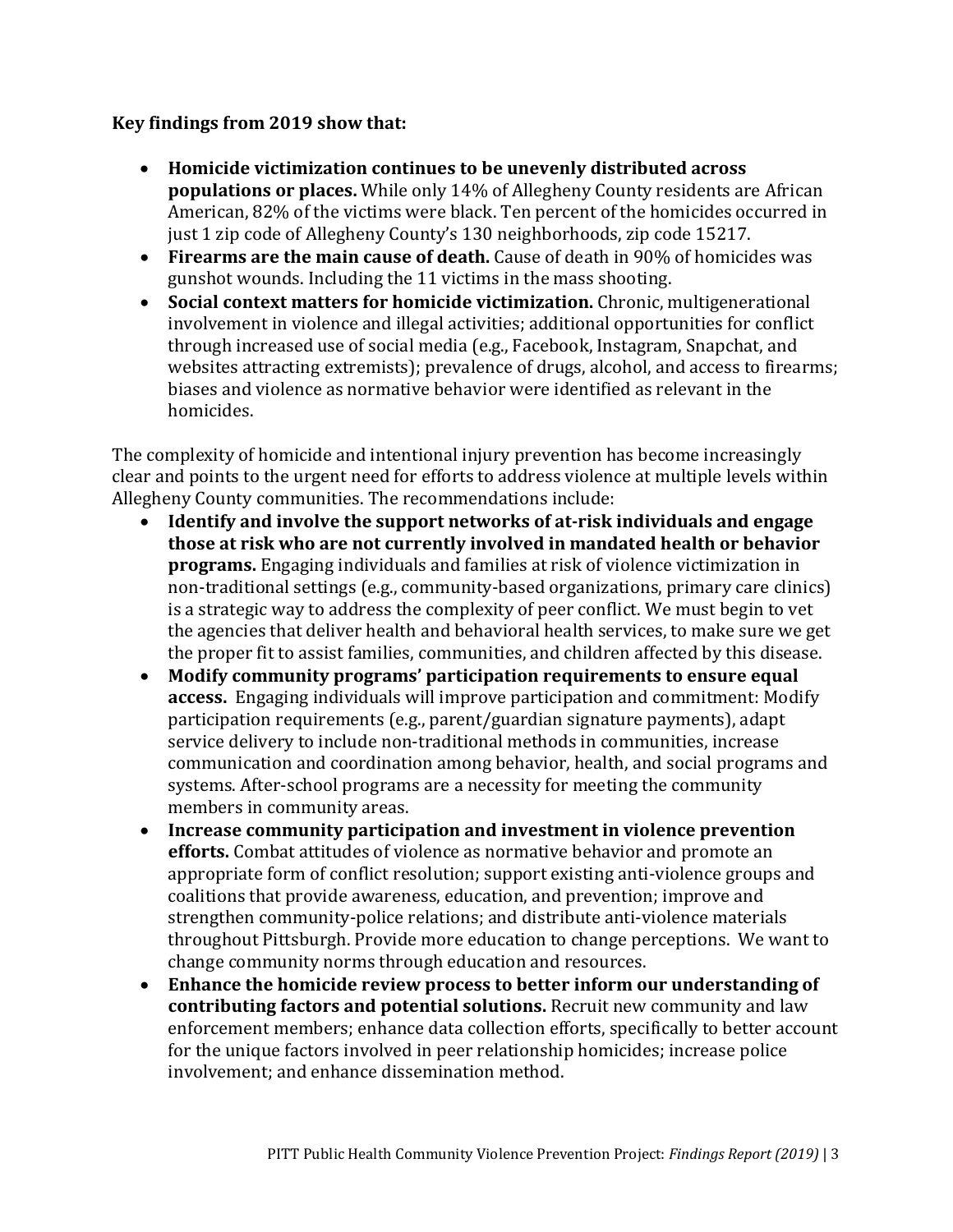#### <span id="page-10-0"></span>**Technical Notes**

The Pitt Public Health Community Violence Prevention Initiative, within the Center for Health Equity and Department of Behavioral and Community Health Sciences at the Graduate School of Public Health, began in August 2012. Applying a public health perspective, the project gains an enhanced understanding of the contextual and underlying factors impacting community violence so recommendations specific to the needs of Allegheny County communities can be made. Using our greater understanding and the experience gained from the 2012 through 2019 Homicide Reviews, this represents our eighth findings report. As of 2014, we expanded our reporting to include data for all of Allegheny County and not just for the City Pittsburgh.

#### **Background and Overview**

*In 2019 Allegheny County suffered 97 homicides. In the past few years, we have witnessed a decline in the number of homicides in the City of Pittsburgh. The total number of homicides in the city was 37, a 3.5% decrease from 2017, and for our suburban communities was 60, an increase of 1% from 2017.*

*As in our previous reports we started to see the trend of more homicides being committed in the communities outside of the city of Pittsburgh. To the city's effort with its Group Violence Intervention (GVI) we have seen a steady decrease in the city of Pittsburgh's homicide rate. GVI is made up of a relationship with officers and outreach workers working together to address issues in the neighborhoods the city serves.*

*Outreach workers are men and women from the community that have the relationships and expertise to talk with people of all ages in the community and to calm situations that could turn into deadly occurrences. The key to GVI's success is that law enforcement has taken a new approach to situations that happen every day in the communities they serve.* 

*The partnership created with GVI enables better understanding of community occurrences and dynamics. If an outreach worker can calm a situation and offer services to address an issue it helps prevent violence resulting in homicides.* 

*As previously mentioned, homicide rates in the city of Pittsburgh have declined while rates in suburban communities' increase. The city of Pittsburgh has done a lot of work in the city and the downtown areas, causing gentrification in many city communities. In the past ten or more years, we have seen housing communities close and city residents displaced due to the closing of certain housing communities. Affordable housing is almost non-existent in the city communities. Section 8 housing is at an all-time low which has forced past residents to look outside the city for relief.*

*It should be noted we have more than 142 municipalities in the county. We have a lot of landscape to cover, and each of those municipalities have a police force. Some, or most do not have the adequate training, and there are officers making only \$8.00 an hour. That is not enough money for someone to raise a family or to be invested in their job.* 

*In the suburban communities, we must work harder at creating the same things the city has done. First, we must improve police community relationships but also establish projects like GVI county wide. Second, there must be communication between officials and community workers to address issues in the communities.*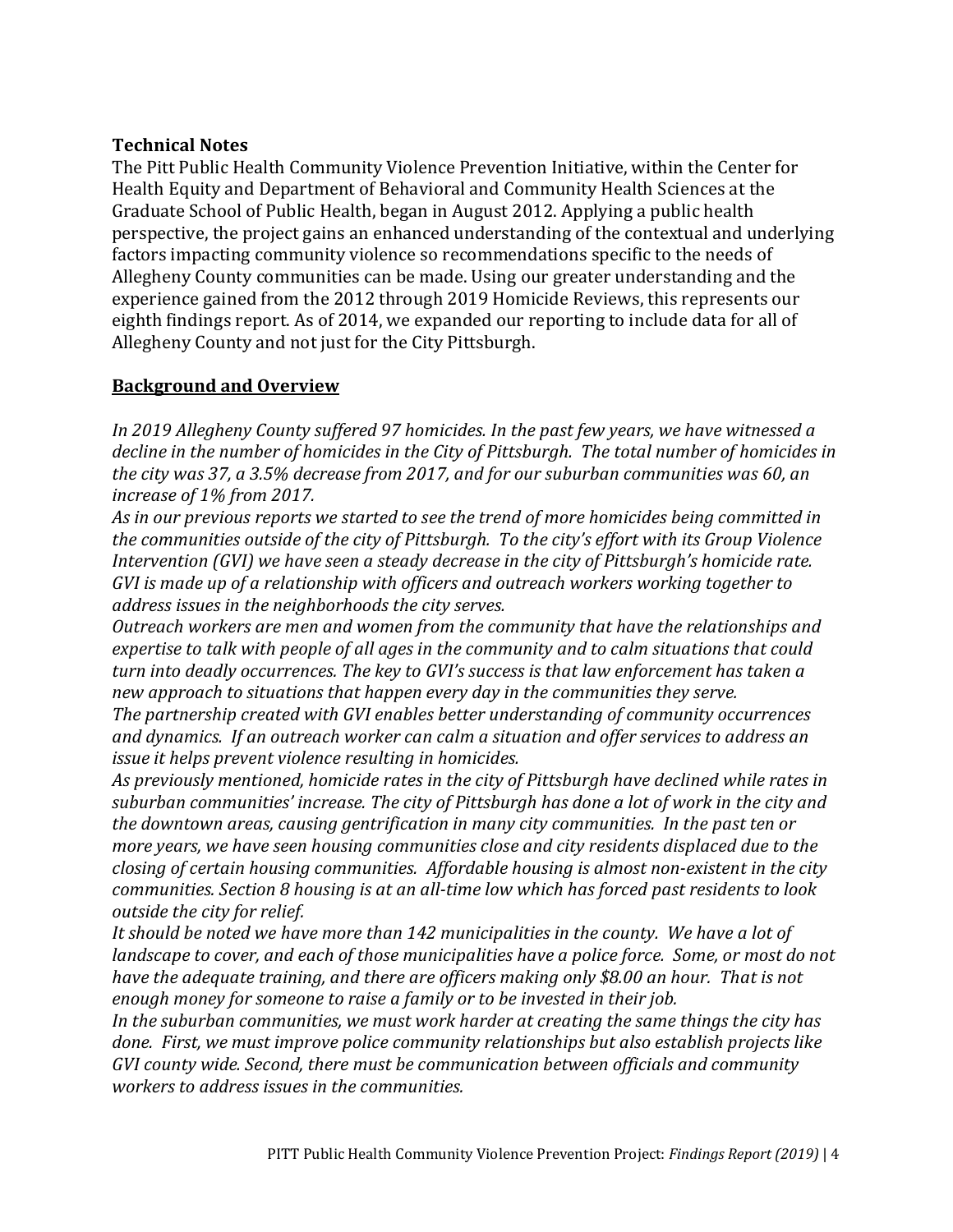*This report shows that over 80% of victims were African American men and most were between the ages of 21 -30 years of age. In our statistics you will also see the majority of these incidents occurred between 9pm – 12am. Homicides were most likely to occur on a Wednesday and they were most likely to occur at a bar or club. This differs from other reports in the past where homicides were more likely to occur on the weekends. McKeesport was the one community that showed more of an uptick in violence.* We realize that the uptick in homicides and shootings in McKeesport, and other county communities has suffered from the closing of many housing communities in the city of Pittsburgh. There has been movement from the city to county communities of these individuals, which for is the prime reason for the uptick. I have named McKeesport, the Homewood of the city.

*We see that more interventions like what has been done in Pittsburgh is needed in county communities, starting with communication among people and law enforcement.* 

Our broad goals are to:

- 1. Uncover patterns among incidents of homicide.
- 2. Identify key preventable factors that contributed to the homicide.
- 3. Develop recommendations for homicide prevention.
- 4. Disseminate information and engage in community dialogue about violence prevention within Pittsburgh and Allegheny County neighborhoods.

- Richard Garland

**Partnership Coordination** Using a participatory-based approach, key local stakeholders were identified and invited to partner on project activities. Community partners involved representatives from a variety of organizations, each invested and contributing expertise to the project's objectives. Partners included adult and juvenile courts, county jail, city and county social service providers, public health professionals, trauma physicians and health care professionals, schools, anti-gun violence advocates, and community members with long-standing experience with violence prevention efforts in Allegheny County.

**Data from Partners** Data were collected on the 97 homicides through complementary sources of information including the Allegheny County Jail, Allegheny County Department of Human Services, Allegheny County Adult and Juvenile Probation, Health networks various social media sites and the Allegheny County Medical Examiner's Office. Partners were responsible for searching their own agencies for victim-specific information (e.g., previous involvement or supervision history, previous criminal charge) and sharing in preparation for review meetings.

**Data from Community** Two coaches - two academic research staff - constituted the "outreach team," who gathered fine-grained, contextual information surrounding the homicides from communities impacted by violence in 2018-2019. Our outreach team members (Life Coaches) are long-term residents of Allegheny County with extensive violence prevention experience, particularly around retaliatory violence and street outreach. The outreach team discussed homicide cases with key neighborhood members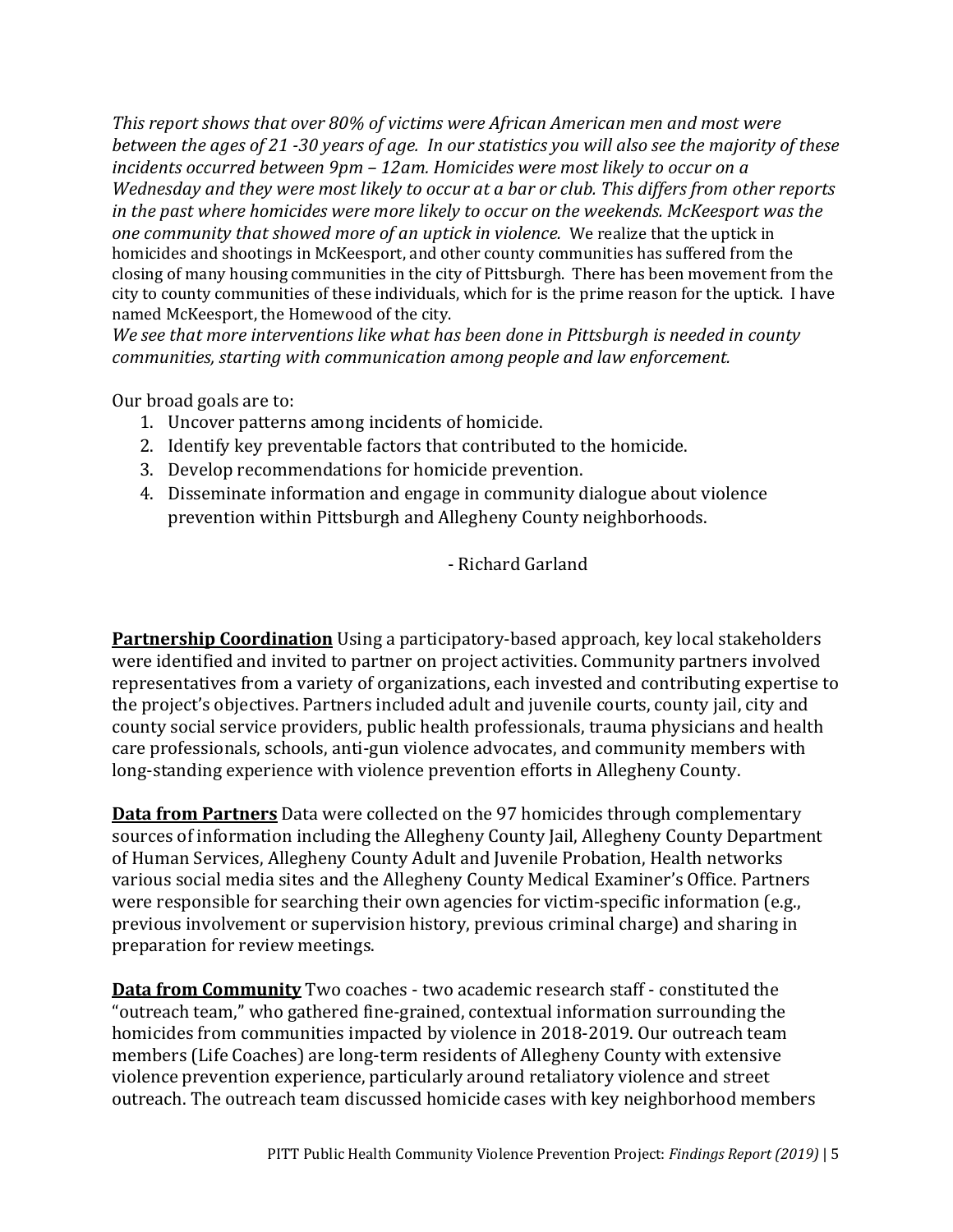and attended local community meetings to collect further detailed information. Information was gathered for each homicide and victim, including such things as relationship of the victim with the suspected perpetrator, evidence of previous conflict between the two, and family history of violence. The outreach team used information gathered from the community and media outlets to reach a consensus on whether the risk of retaliation was likely.

**Homicide Review Group** Composed of community partners, six homicide review group meetings took place with an average of 8-15 people per review attended. The reviews were held at the Homewood community engagement center and the graduate school public health building from January 2019 to January 2020, we reviewed 67 homicides. Community-based groups specific to the neighborhood where homicides occurred also were invited to attend the review. Meeting leaders encouraged brainstorming underlying causes of violence, intervention implications, and recommendations. All review meeting participants signed a non-disclosure statement.

The information discussed in this report represents a summary of collected data and information shared in homicide review group meetings and does not represent individual or organizational perspectives.

**Violence Prevention Symposium** Our Violence Prevention Symposium was held on April 9th, 2019 at the Indigo Hotel in Pittsburgh PA. The event was disseminated digitally via email as well as posted in social media via Eventbrite. Eighty people RSVPed for the event, 61 people attended (76.25% attendance rate), 9 Presenters spoke at the event, and 10 experts participated in the panel. Topics that were presented and discussed; overview of the Violence Prevention Program at Pitt, understanding violence as disease, data on homicides in Allegheny County, the impact of violence in the juvenile probation system, violence prevention from the lens of law enforcement, violence preventions efforts (operation stop the bleed) from Allegheny General, the impact of violence from the community lens (seeing thru the eyes of a victim's mother), and the role of funders in violence preventions.

Different organizations that participated were UPMC, Allegheny County Juvenile Probation, Allegheny County Dept. of Human Services, Allegheny County Police Department, County Police (Wilkinsburg), Centers for Victims of Violent Crimes, Allegheny County Health Department, Adult Probation, Pittsburgh Bureau Police, RK Mellon Foundation, Greater Pittsburgh Coalition Against Violence, HACP, CCBH, Allegheny Health Networks, and members of different communities.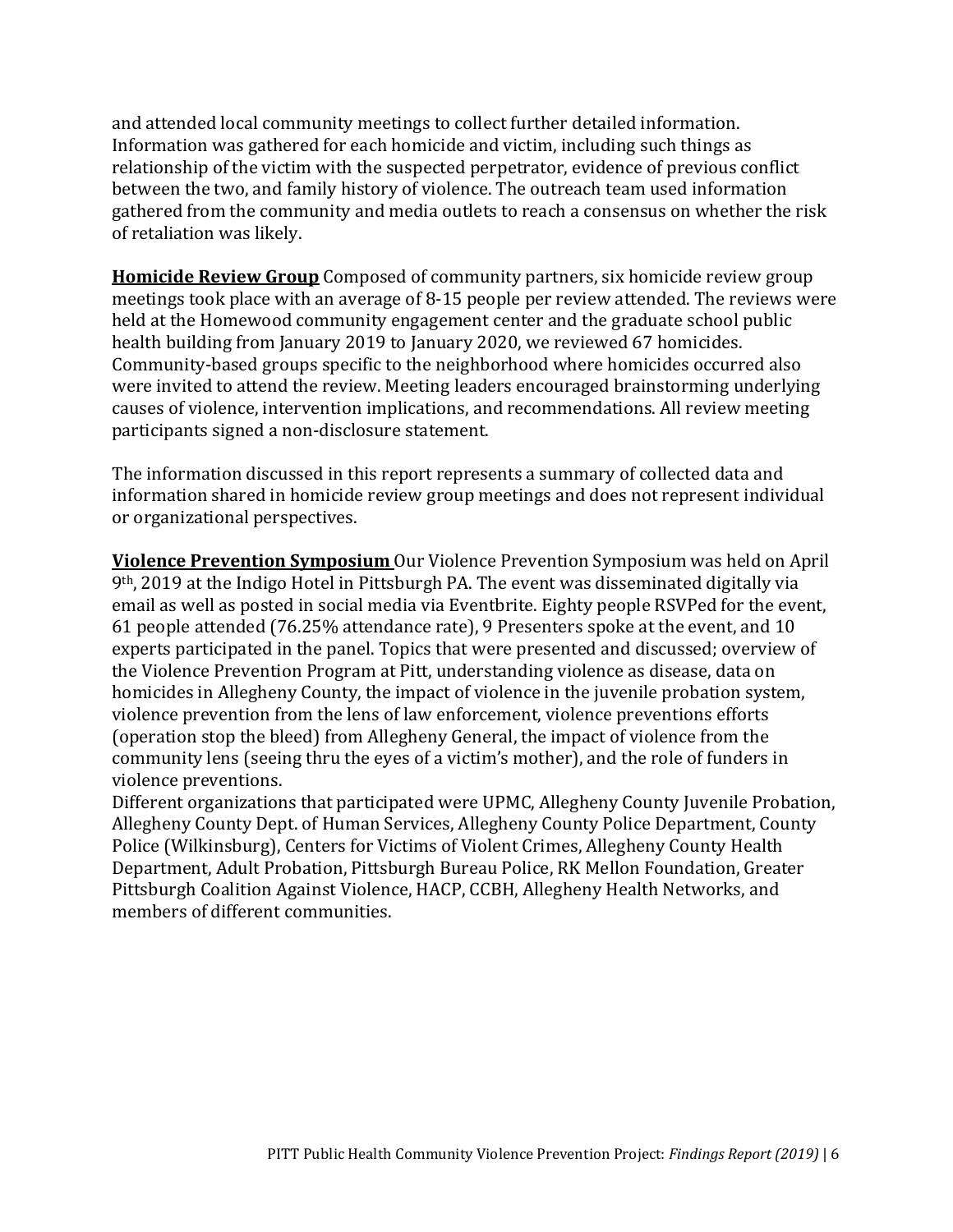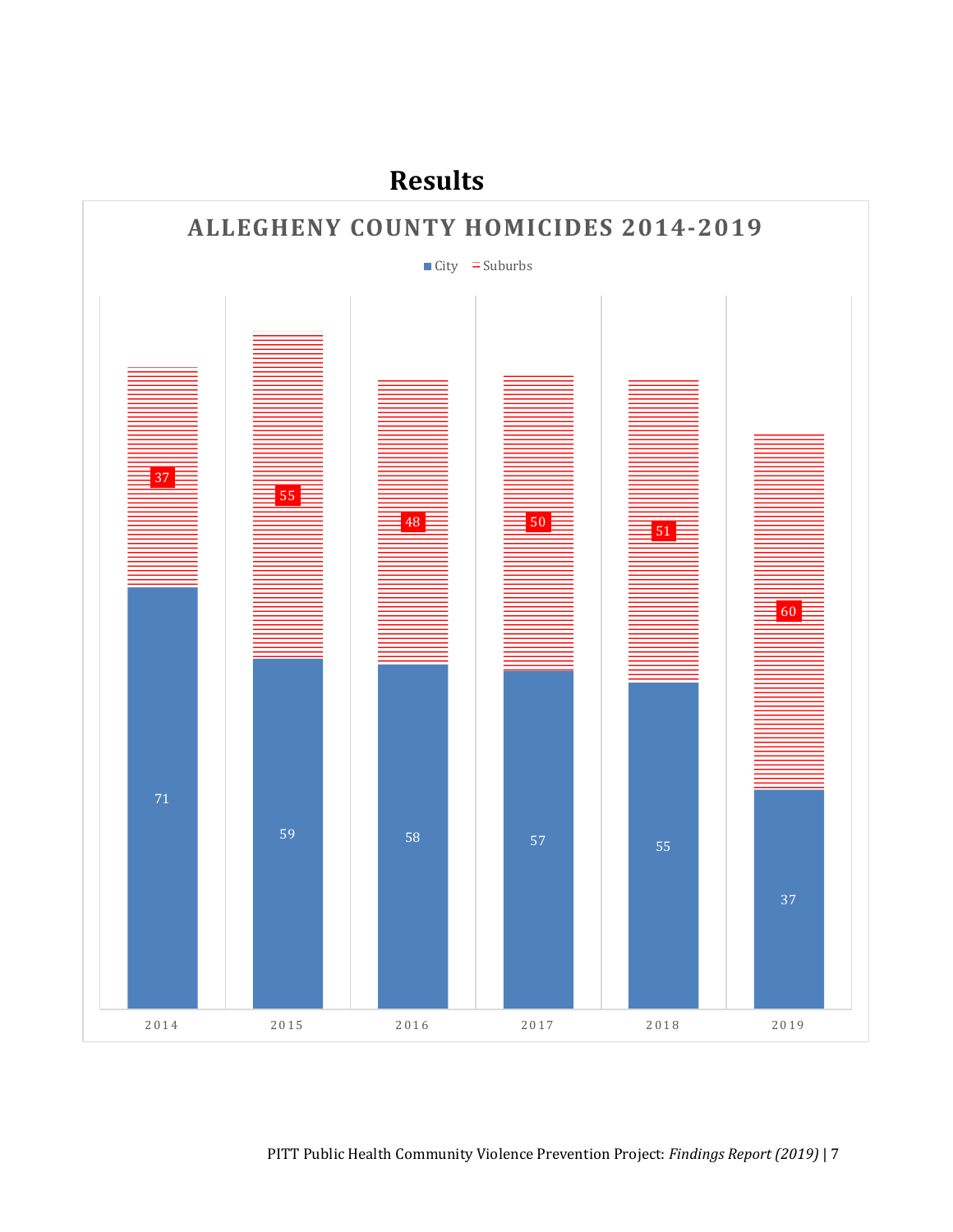

- Black males lead in the number of homicides (71) in 2019 followed by 11 black females, 10 white males and 5 white females.
- Total number of homicides from 2014 until 2019 are equal to:
	- o 449 black males
	- o 88 white males
	- o 47 black females
	- o 40 white females
- The most common race, age, and gender of a homicide victim in Allegheny County in 2019 is black, males between the ages of 21-30.
- Most of the 50+ population homicides were domestic related.
- In the United States, Blacks account for 53.73% of homicides, while Blacks account for only 13.4% of the United States population.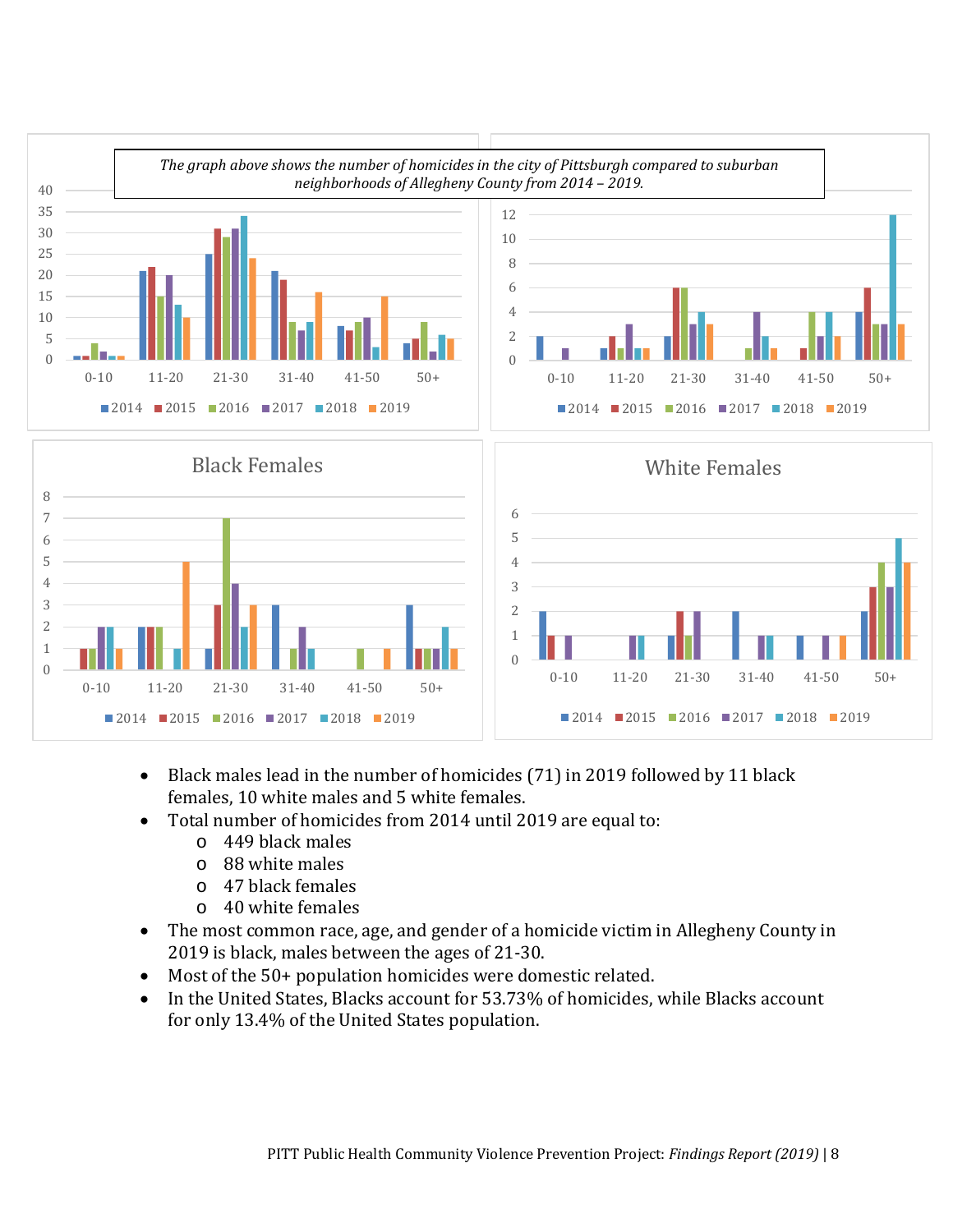|                 |                                                        |                             |                 |                                                  | Homicide   Homicide   Homicide |                                        |                               |                               | Homicide Homicide            | Homicide                     |
|-----------------|--------------------------------------------------------|-----------------------------|-----------------|--------------------------------------------------|--------------------------------|----------------------------------------|-------------------------------|-------------------------------|------------------------------|------------------------------|
|                 |                                                        |                             |                 |                                                  | <b>Victims</b>                 | <b>Victims</b>                         | <b>Victims</b>                | <b>Victims</b>                | <b>Victims</b>               | <b>Victims</b>               |
| <b>Zip Code</b> | Neighborhood(s)                                        | <b>Land Area</b>            | Population      | <b>Police Department</b>                         | 2014<br>0                      | 2015<br>2                              | 2016<br>0                     | 2017                          | 2018<br>0                    | 2019                         |
| 15236<br>15202  | <b>Baldwin</b><br><b>Bellevue</b>                      | 5.9 sq mi<br>1.01 sq. mi    | 19,812<br>8624  | <b>Baldwin P.D.</b><br><b>Bellevue P.D.</b>      | 0                              | 0                                      | 3                             | 2<br>$\mathbf{1}$             | $\mathbf 1$                  | 0<br>0                       |
| 15102           | <b>Bethel Park</b>                                     | 10.35 sq. mi                | 29,529          | Bethel Park P.D.                                 | 0                              | 0                                      | 0                             | 0                             | 0                            | $\mathbf{1}$                 |
| 15014           | <b>Brackenridge</b>                                    | 0.51 sq. mi                 | 3262            | <b>Brackenridge P.D.</b>                         | $\mathbf 0$                    | 0                                      | $\mathbf{1}$                  | 0                             | 0                            | 0                            |
| 15221           | <b>Braddock Hills</b>                                  | 1.0 sq mi                   | 1880            | <b>Braddock Hills P.D</b>                        | 0                              | $\mathbf{z}$                           | 0                             | 4                             | 0                            | 0                            |
| 15104           | <b>Braddock</b>                                        | 2.45 sq. mi                 | 8839            | <b>Braddock P.D.</b>                             | 4                              | 5                                      | з                             | 2                             | $\mathbf{2}$                 | 0                            |
| 15227           | Brentwood                                              | 1.45 Sq. mi                 | 9613            | Brentwood P.D.                                   | $\mathbf 0$                    | 0                                      | $\overline{\mathbf{2}}$       | 0                             | 0                            | 0                            |
| 15017           | <b>Bridgeville</b>                                     | 13.045 sq. mi               | 16,690          | Bridgeville P.D.                                 | 0                              | 0                                      | 0                             | 0                             | 0                            | $\mathbf{1}$                 |
| 15106           | Carnegie                                               | 11.16 sq. mi                | 18,536          | Carnegie P.D.                                    | $\mathbf 0$                    | 0                                      | 0                             | O                             | 0                            | $\mathbf 1$                  |
| 15025<br>15216  | <b>Clairton, Jefferson Hills</b><br>Dormont            | 2.8 sq mi                   | 6796            | Clairton P.D.<br>Dormont P.D.                    | $\mathbf 0$<br>$\mathbf 0$     | 5<br>0                                 | 3<br>0                        | 0<br>$\mathbf{1}$             | 4<br>0                       | 0<br>0                       |
| 15110           | <b>Duquesne</b>                                        | 0.7 sq mi<br>1.82 sq. mi    | 8593<br>5547    | Dugesne P.D                                      | 3                              | 0                                      | 0                             | $\mathbf 1$                   | 4                            | 2                            |
| 15112           | <b>East Pittsburgh</b>                                 | 0.4 sq mi                   | 1822            | East Pittsburgh P.D.                             | $\mathbf 0$                    | $\overline{2}$                         | $\mathbf{1}$                  | $\mathbf{1}$                  | 1                            | $\overline{\mathbf{c}}$      |
| 15223           | Etna                                                   | 0.73 sq. mi                 | 3397            | Etna P.D.                                        | $\mathbf 0$                    | 0                                      | $\overline{\mathbf{2}}$       | 0                             | 0                            | 0                            |
| 15238           | <b>Forward Township</b>                                | 19.9 sq. mi                 | 3771            | Forward Township P.D.                            | 0                              | 1                                      | 0                             | 0                             | 0                            | 0                            |
| 15045           | Glasport                                               | 1.9 sq. mi                  | 4,483           | Glassport P.D.                                   | $\mathbf 0$                    | 0                                      | 0                             | $\mathbf{1}$                  | 0                            | 0                            |
| 15101           | <b>Allison Park</b>                                    | 13.82 sq. mi                | 21,741          | Hampton Township P.D.                            | 0                              | 0                                      | $\mathbf{1}$                  | $\mathbf{1}$                  | 0                            | 0                            |
| 15065           | <b>Harrison Township</b>                               | 7.36 sq. mi                 | 10,292          | Harrison P.D.                                    | $\mathbf 0$                    | 0                                      | $\mathbf 0$                   | 0                             | 0                            | $\mathbf 1$                  |
| 15120           | Homestead                                              | 1.90 sq. mi                 | 3079            | Homestead P.D.                                   | 1<br>$\pmb{0}$                 | $\mathbf{z}$                           | $\overline{\mathbf{2}}$<br>0  | 0<br>0                        | $\mathbf{z}$<br>0            | 5<br>0                       |
| 15215<br>15237  | Kennedy, Sharpsburg<br><b>McCandless</b>               | 6.1 sq mi<br>24.21 sq. mi   | 11.118<br>41499 | Kennedy/Sharpsburg P.D.<br>McCandless P.D.       | $\overline{\mathbf{2}}$        | 2<br>0                                 | 0                             | 0                             | 1                            | 1                            |
| 15136           | <b>McKees Rocks</b>                                    | 11.13 sq. mi                | 23184           | McKees Rocks P.D.                                | 4                              | 5                                      | 3                             | 3                             | 9                            | 5                            |
| 15132           | <b>McKeesport</b>                                      | 5.65 sq. mi                 | 21057           | McKeesport P.D.                                  | 4                              | 11                                     | 4                             | 14                            | 5                            | $\overline{\mathbf{z}}$      |
| 15146           | Monroeville                                            | 19.8 sq mi                  | 28386           | Monroeville P.D.                                 | 0                              | $\mathbf{z}$                           | $\mathbf 0$                   | 0                             | 0                            | 0                            |
| 15108           | Moon                                                   | 39.47 sq. mi                | 38927           | Moon Township P.D                                | 1                              | 1                                      | $\mathbf 0$                   | 0                             | 0                            | 0                            |
| 15228           | Mt. Lebanon                                            | 6.08 sq. mi                 | 33,137          | Mt. Lebanon P.D.                                 | $\mathbf 0$                    | 0                                      | $\mathbf 0$                   | $\mathbf{1}$                  | $\mathbf 1$                  | 0                            |
| 15120           | <b>Munhall</b>                                         | 4.67 sq. mi                 | 18833           | Munhall P.D.                                     | 1                              | 0                                      | $\mathbf 0$                   | 0                             | 2                            | 0                            |
| 15137           | <b>North Versailles</b>                                | 8.2 sq. mi                  | 10,229          | North Versailes P.D.                             | $\mathbf 0$<br>0               | 0<br>0                                 | $\mathbf 0$<br>$\mathbf{1}$   | 0<br>0                        | $\mathbf 1$<br>0             | $\mathbf 1$<br>0             |
| 15139<br>15235  | Oakmont<br><b>Penn Hills</b>                           | 1.59 sq. mi<br>14.66 sq. mi | 6412<br>33681   | Oakmont P.D.<br>Penn Hills P.D.                  | з                              | 3                                      | 3                             | 7                             | 4                            | 6                            |
| 15140           | Pitcairn                                               | 3.5 sq. mi                  | 3,689           | Pitcairn P.D.                                    | 0                              | 0                                      | 0                             | 1                             | 0                            | $\mathbf{1}$                 |
| 15239           | Plum                                                   | 28.96 sq. mi                | 27,126          | Plum P.D.                                        | 0                              | 0                                      | 0                             | 1                             | 0                            | 0                            |
| 15104           | Rankin                                                 | 0.44 sq. mi                 | 1,955           | Rankin P.D.                                      | $\mathbf 0$                    | 0                                      | $\overline{\mathbf{z}}$       | 0                             | $\mathbf 1$                  | 3                            |
| 15116           | Shaler                                                 | 11.7 sq mi                  | 29,757          | Shaler P.D.                                      | $\mathbf 0$                    | 1                                      | $\mathbf 0$                   | 0                             | 0                            | $\mathbf 1$                  |
| 15144           | Springdale                                             | 1.09 sq mi                  | 3,828           | Springdale P.D.                                  | 0                              | 0                                      | 0                             | 0                             | $\mathbf{1}$                 | 0                            |
| 15218           | Swissvale                                              | $1.3$ sq mi                 | 9,653           | Swissvale P.D                                    | 0                              | 2                                      | 0                             | 5                             | 0                            | $\mathbf{z}$                 |
| 15084           | Tarentum                                               | 1.4 sq. mi                  | 4,530           | Tarentum P.D.                                    | $\mathbf 0$                    | 0                                      | 0                             | 1                             | 0                            | 1                            |
| 15145<br>15241  | <b>Turtle Creek</b><br><b>Upper St. Clair</b>          | 1.97 sq. mi<br>10.4 sq. mi  | 6,945<br>19,651 | <b>Turtle Creek P.D.</b><br>Upper St. Clair P.D. | 1<br>${\bf 1}$                 | 0<br>0                                 | 1<br>0                        | $\overline{\mathbf{c}}$<br>0  | 0<br>0                       | 0<br>0                       |
| 15147           | Verona                                                 | 10.12 sq. mi                | 17743           | Verona P.D.                                      | 5                              | 0                                      | 0                             | 1                             | 0                            | 1                            |
| 15122           | <b>West Mifflin</b>                                    | 14.2 sq mi                  | 20,313          | West Mifflin P.D.                                | 0                              | 2                                      | 3                             | 0                             | $\mathbf 1$                  | $\overline{\mathbf{c}}$      |
| 15229           | <b>West View</b>                                       | 1.0 sq mi                   | 6771            | West View P.D.                                   | $\mathbf 0$                    | 1                                      | 0                             | 0                             | 0                            | 0                            |
| 15221           | Wilkinsburg                                            | 6.15 sq. mi                 | 31069           | Wilkinsburg P.D.                                 | $\overline{\mathbf{z}}$        | 5                                      | 12                            | 0                             | 9                            | 10                           |
| 15148           | Wilmerding                                             | 0.4 sq. mi                  | 2,190           | Wilmerding P.D.                                  | 0                              | 1                                      | $\mathbf{1}$                  | 0                             | 0                            | 0                            |
| 15212           | <b>Northside</b>                                       | 6.22 sq. mi                 | 27135           | Zone 1 P.D.                                      | 5                              | 6                                      | 9                             | 6                             | $\overline{\mathbf{4}}$      | $\overline{4}$               |
| 15214           | <b>Northside</b>                                       | 4.7 sq. mi                  | 14293           | Zone 1 P.D.<br><b>Zone 1 P.D.</b>                | 6                              | 5<br>$\overline{2}$                    | $\overline{7}$                | 2<br>$\overline{2}$           | $\bf o$                      | 3                            |
| 15233<br>15222  | <b>Manchester</b><br><b>Strip District</b>             | 0.279 sq mi<br>0.81 sq. mi  | 2130<br>3525    | Zone 2 P.D                                       | $\mathbf{0}$<br>$\mathbf{1}$   | 0                                      | $\mathbf{0}$<br>${\bf 1}$     | $\bf{0}$                      | $\mathbf{0}$<br>0            | $\bf o$<br>$\mathbf{1}$      |
| 15210           | <b>Brentwood</b>                                       | 6.8 sq. mi                  | 28641           | Zone 2 P.D.                                      | $\mathbf{1}$                   | $\overline{2}$                         | $\mathbf{1}$                  | 5                             | 0                            | $\overline{2}$               |
| 15219           | <b>Hill District</b>                                   | 2.29 sq. mi                 | 17684           | Zone 2 P.D.                                      | $\bf8$                         | 6                                      | $\ensuremath{\mathbf{3}}$     | 5                             | 4                            | 6                            |
|                 | Allentown, Arlington, Beltzhoover, Carrick,            |                             |                 |                                                  |                                |                                        |                               |                               |                              |                              |
| 15210           | <b>Knoxville, Mount Oliver</b>                         | 3.34 sq. mi                 | 20,663          | Zone 3 P.D.                                      | 10                             | $\overline{\mathbf{8}}$                | 9                             | $\bullet$                     | $\overline{7}$               | $\bullet$                    |
| 15211           | Mt. Washinton                                          | 1.139 sq mi                 | 8799            | Zone 3 P.D.                                      | $\bullet$                      | $\overline{2}$                         | $\mathbf{1}$                  | $\mathbf{1}$                  | $\bullet$                    | $\overline{2}$               |
| 15203           | <b>Southside Flats/Southside Slopes</b>                | 0.94 sq. mi                 | 5,726           | Zone 3 P.D.                                      | $\bullet$                      | $\bullet$                              | $\bullet$                     | $\mathbf{1}$                  | $\mathbf{1}$                 | $\mathbf{1}$                 |
| 15213<br>15207  | <b>Oakland</b><br><b>Hazelwood</b>                     | 2.13 sq. mi                 | 25066<br>10779  | <b>Zone 4 P.D.</b><br>Zone 4 P.D.                | $\mathbf{1}$<br>$\overline{2}$ | 3<br>$\mathbf{1}$                      | ${\bf 1}$<br>$\mathbf{0}$     | $\mathbf 1$<br>$\overline{a}$ | $\mathbf{1}$<br>$\mathbf{1}$ | 0                            |
| 15217           | <b>Squirrell Hill</b>                                  | 4.79 sq. mi<br>1.2 sq. mi   | 11,363          | Zone 4 P.D.                                      | $\pmb{\mathsf{o}}$             | $\mathbf 0$                            | $\mathbf 0$                   | $\mathbf 0$                   | 11                           | $\mathbf{1}$<br>${\bf 1}$    |
| 15232           | <b>Shadyside</b>                                       | 0.921 sq. mi                | 13,915          | Zone 4 P.D.                                      | $\pmb{\mathsf{o}}$             | $\mathbf{o}$                           | $\mathbf 0$                   | $\mathbf 1$                   | $\mathbf{1}$                 | $\bf o$                      |
| 15201           | <b>Stanton Heights</b>                                 | 2.48 sq. mi                 | 12850           | Zone 5 P.D.                                      | ${\bf 1}$                      | 0                                      | $\mathbf{1}$                  | $\bf{0}$                      | 0                            | 0                            |
| 15206           | East Liberty, Larimer, Lincoln Lemington               | 2.838 sq. mi                | 12584           | Zone 5 P.D.                                      | $\overline{\mathbf{z}}$        | 4                                      | $\mathbf{1}$                  | 12                            | 6                            | з                            |
| 15208           | <b>Homewood, Point Breeze</b>                          | 1.61 sq. mi                 | 10,486          | Zone 5 P.D.                                      | 12                             | $\overline{\mathbf{z}}$                | 10                            | 8                             | $\overline{7}$               | $\overline{\mathbf{z}}$      |
| 15221           | <b>East Hills</b>                                      | 0.541 sq mi                 | 3, 169          | Zone 5 P.D.                                      | $\mathbf 0$                    | 5                                      | $\mathbf{2}$                  | 0                             | 6                            | ${\bf 1}$                    |
| 15224           | <b>Bloomfield, Garfield,</b>                           | 1.2 sq. mi                  | 12, 117         | Zone 5 P.D.                                      | $\overline{7}$                 | 4                                      | 3                             | 2                             | 4                            | $\mathbf{2}$                 |
| 15205           | <b>Crafton Heights</b>                                 | 0.754 sq mi                 | 3814            | Zone 6 P.D.                                      | $\mathbf{o}$                   | 1                                      | $\overline{2}$                | $\overline{\mathbf{z}}$       | $\mathbf{1}$                 | 2                            |
| 15216<br>15204  | <b>Beechview</b><br><b>Chartiers, Esplen, Sheraden</b> | 1.46 sq mi<br>1.86 sq. mi   | 7974<br>7986    | Zone 6 P.D.<br>Zone 6 P.D.                       | $\mathbf{o}$<br>5              | $\overline{\mathbf{2}}$<br>$\mathbf 0$ | $\mathbf 0$<br>$\overline{a}$ | 0<br>$\mathbf{1}$             | $\mathbf{o}$<br>${\bf 1}$    | 0<br>$\overline{\mathbf{2}}$ |
| 15220           | <b>Elliot</b>                                          | 4.94 sq. mi                 | 18023           | Zone 6 P.D.                                      | 4                              | $\mathbf{o}$                           | $\overline{2}$                | 0                             | $\mathbf 0$                  | $\mathbf{0}$                 |
| 15226           | <b>Brookline</b>                                       | 2.54 sq. mi                 | 13551           | Zone 6 P.D.                                      | ${\bf 1}$                      | $\mathbf{1}$                           | $\mathbf 1$                   | 0                             | $\mathbf 0$                  | $\mathbf o$                  |

- The population of Allegheny county is estimated to be 1,216,045 with a land mass of 720 sq. mi.
- Allegheny County consist of 130 Municipalities, plus the 32 neighborhoods in the City itself.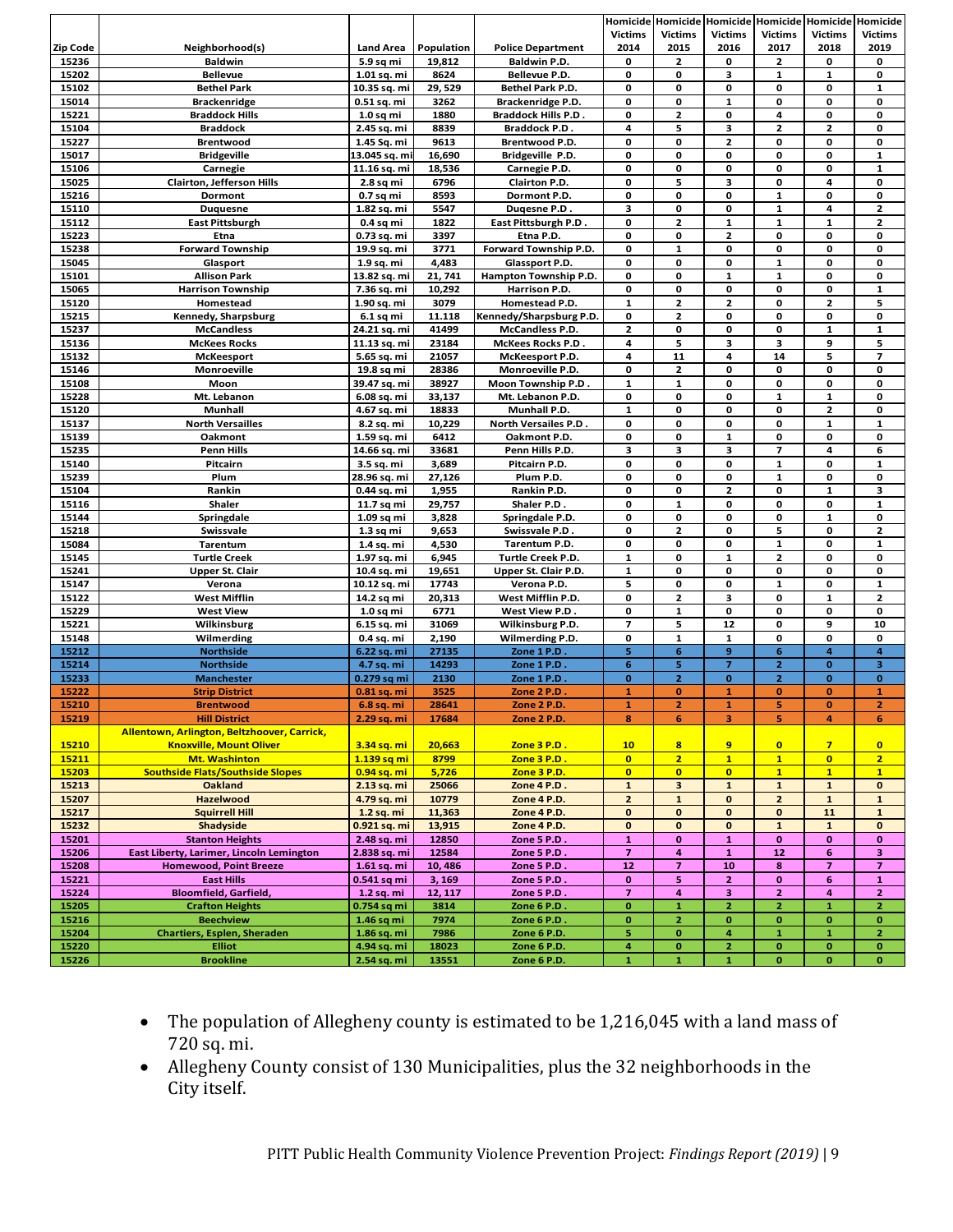

• Each year homicides tend to happen more on the weekend days than weekdays, in 2019 we saw an increase on Wednesday than ever before and a decrease on Fridays.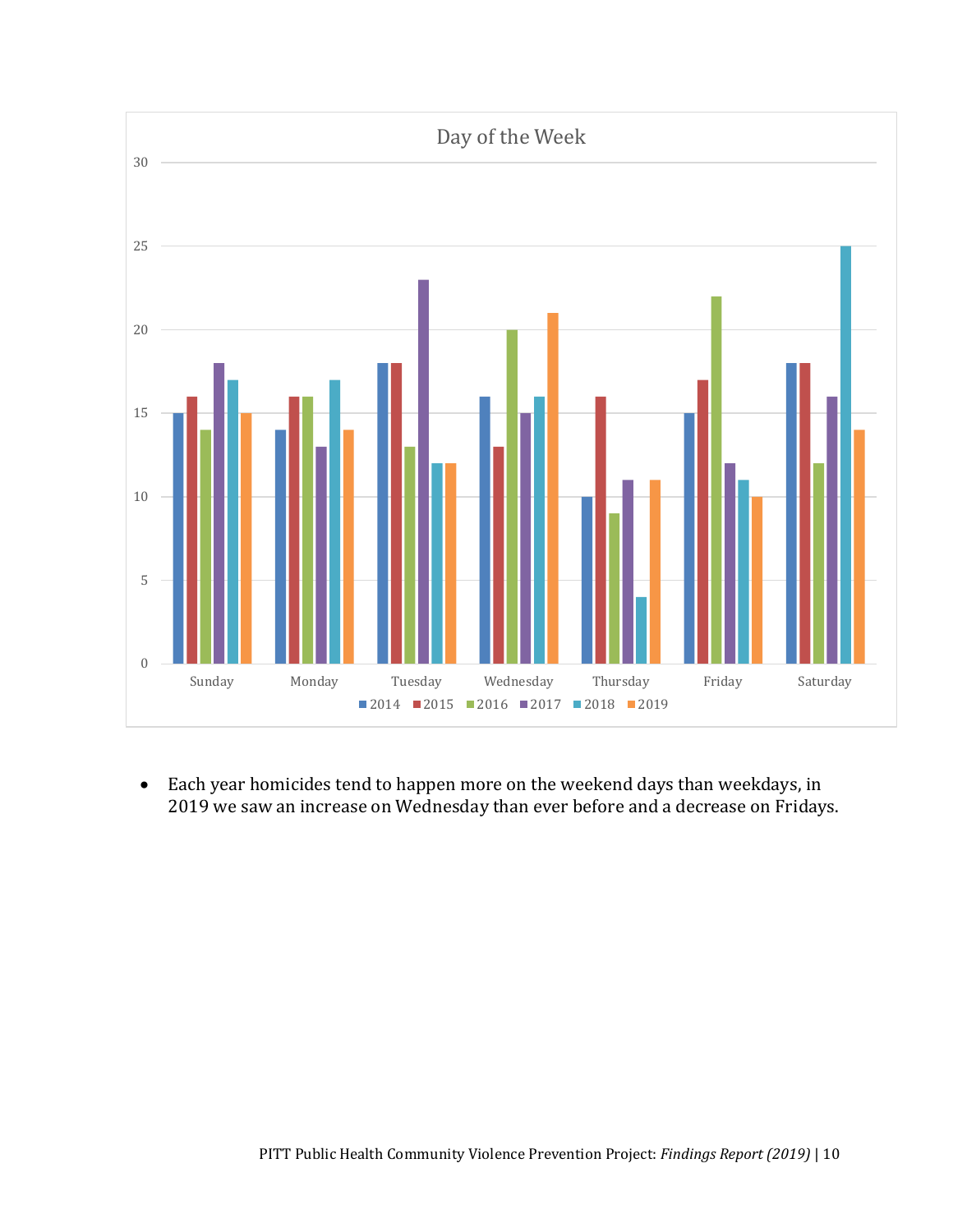

• Times in which a homicide usually occurs is always high during 9pm-3am, in 2019 times peeked between 9pm-12am. These are the usual night life hours where people are out in bars, clubs, or lounges.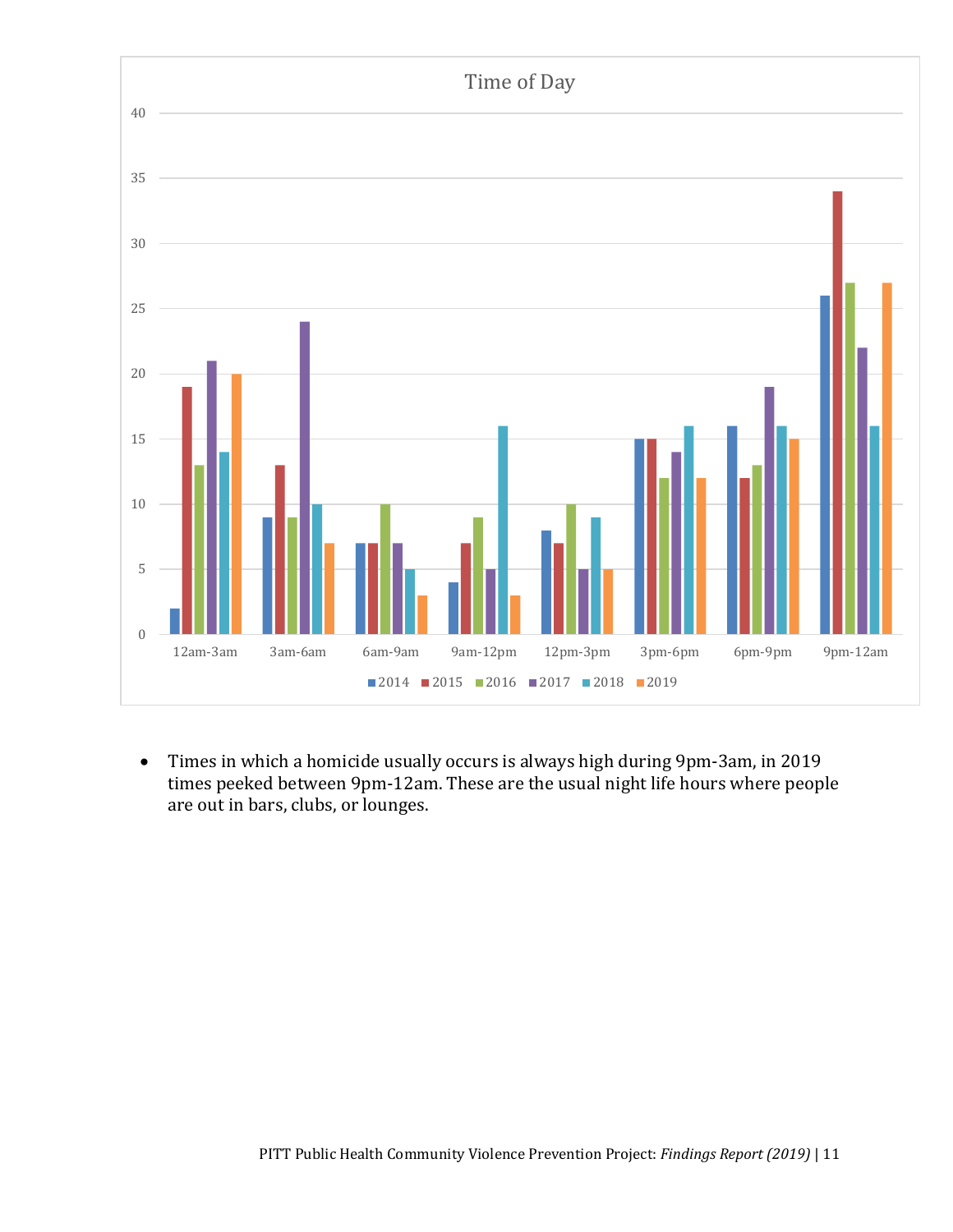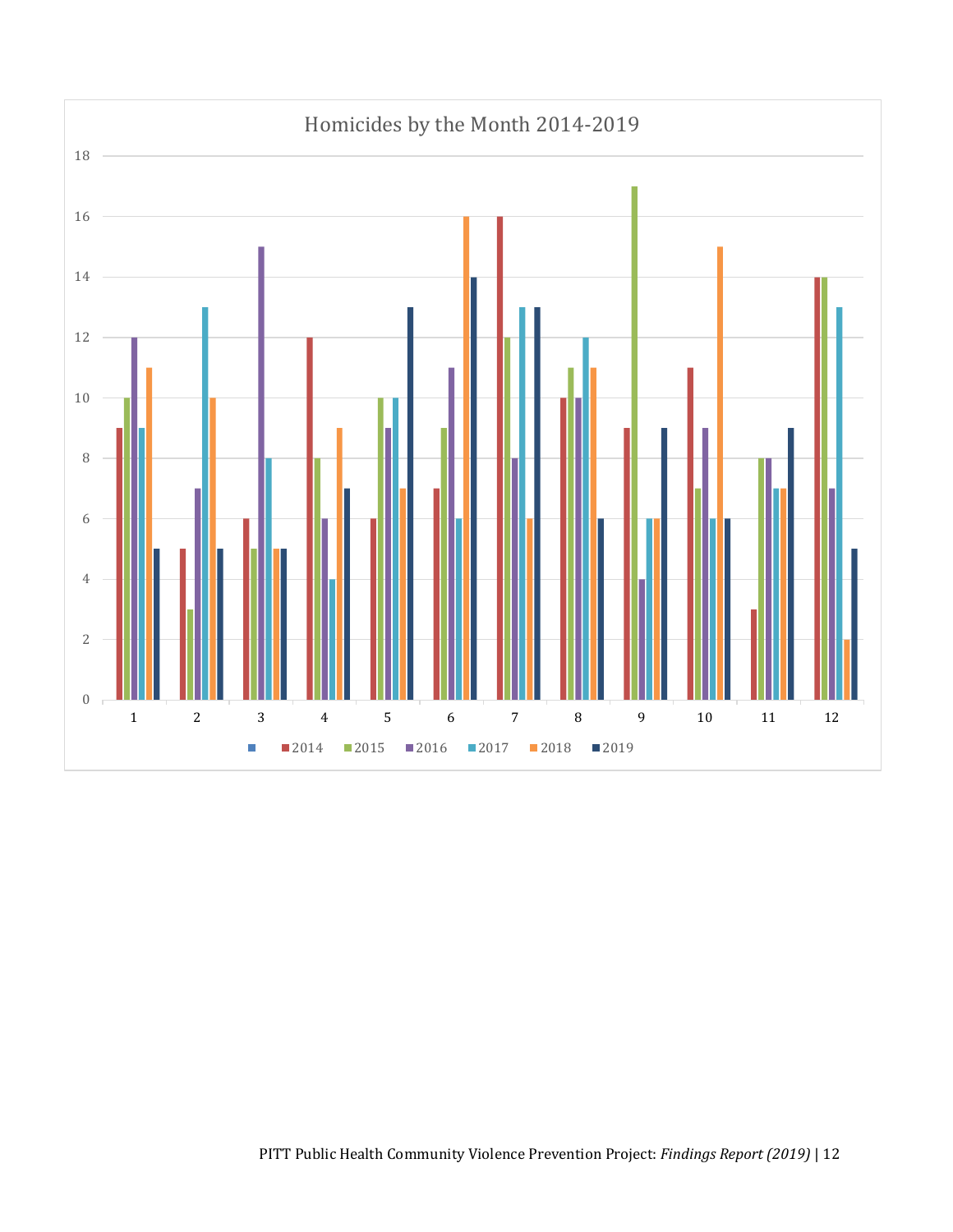<span id="page-19-0"></span>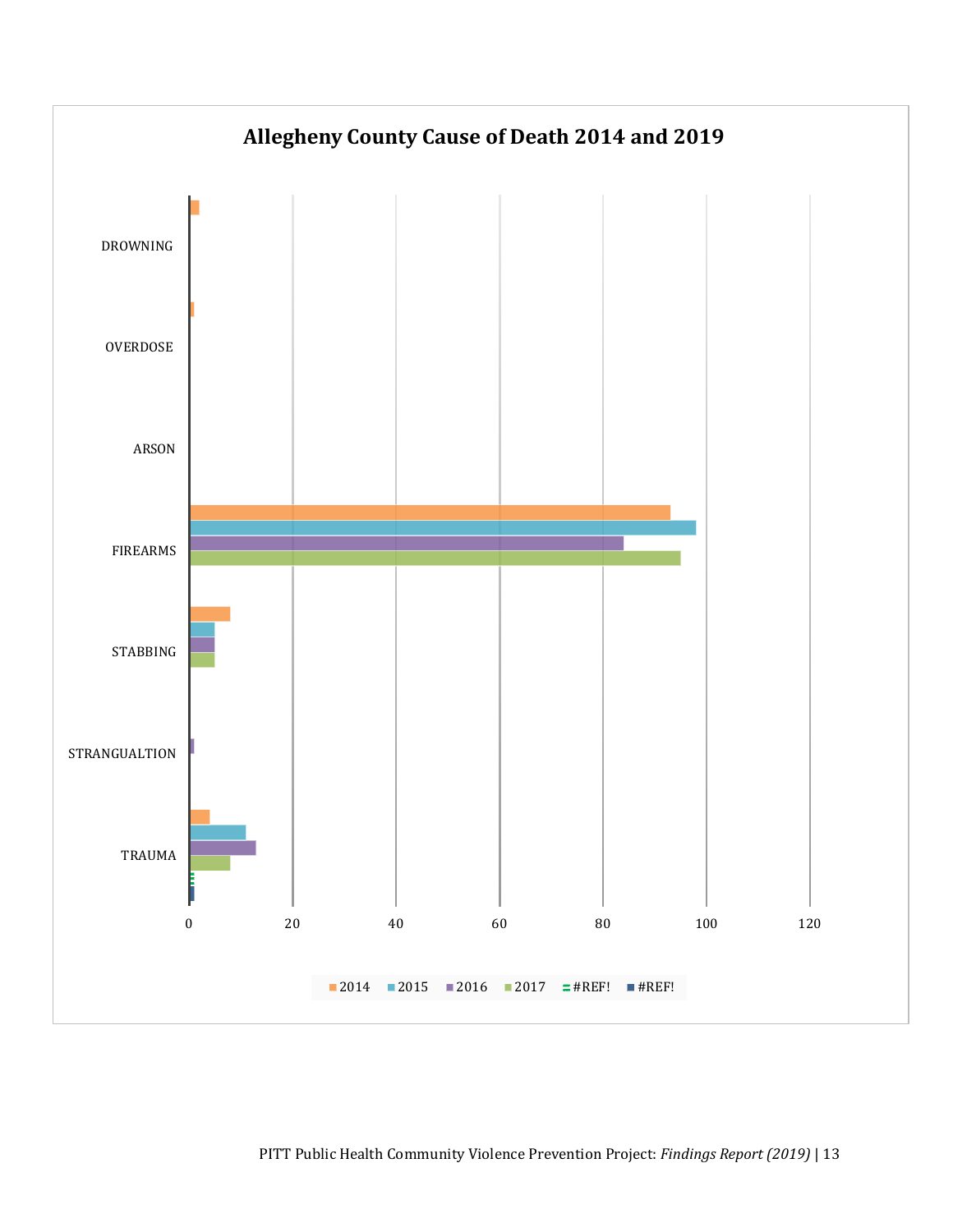| <b>Characteristics</b>                                  | 2014           | 2015             | 2016             | 2017             | 2018             | 2019           |
|---------------------------------------------------------|----------------|------------------|------------------|------------------|------------------|----------------|
| <b>Total Number of</b><br><b>Homicides</b>              | 108            | 114              | 106              | 107              | 106              | 97             |
| <b>Location Type</b>                                    |                |                  |                  |                  |                  |                |
| Street, Road, Avenue                                    | 38             | 43               | 35               | 36               | 51               | 32             |
| House/Home                                              | 33             | 36               | 3                | 35               | 20               | 38             |
| <b>Housing Authority</b><br>Housing                     | $\overline{7}$ | 5                | $\overline{7}$   | $\boldsymbol{0}$ | $\mathbf{1}$     | $\overline{2}$ |
| Apartment                                               | $\overline{4}$ | 10               | $\overline{2}$   | 5                | 5                | 3              |
| Automobile                                              | 8              | 10               | 16               | 15               | 10               | 12             |
| Bar, Club, Business                                     | $\overline{7}$ | 3                | $\boldsymbol{0}$ | $\overline{2}$   | 3                | 5              |
| Park, Parking lot,<br>Wooded area                       | 8              | 3                | 3                | $\overline{7}$   | 5                | $\overline{4}$ |
| Group home,<br>Correctional facility                    | $\mathbf{0}$   | $\mathbf{1}$     | $\boldsymbol{0}$ | $\boldsymbol{0}$ | $\boldsymbol{0}$ | $\mathbf{1}$   |
| Other (i.e. vacant<br>building, river,<br>business)     | 3              | 3                | 5                | 5                | 11               | $\mathbf{0}$   |
| <b>Residence of Victim at</b><br>time of death          |                |                  |                  |                  |                  |                |
| Pittsburgh                                              | 46             | 55               | 44               | 39               | 42               | 28             |
| Suburbs                                                 | 29             | 54               | 48               | 51               | 40               | 54             |
| Homeless                                                | $\mathbf{1}$   | $\boldsymbol{0}$ | $\mathbf{1}$     | $\boldsymbol{0}$ | $\boldsymbol{0}$ | $\overline{2}$ |
| Unknown/out of state                                    | 32             | $\overline{2}$   | 12               | 14               | 24               | $\overline{7}$ |
| Outside of Allegheny<br>County                          | $\overline{0}$ | 3                | $\mathbf{1}$     | 3                | $\boldsymbol{0}$ | 6              |
| <b>Killed</b> in<br>Neighborhood of<br><b>Residence</b> | 32             | 55               | 43               | 62               | 57               | 61             |
| Others injured in<br>incident                           | $\overline{4}$ | 15               | 15               | 14               | 12               | 17             |
| <b>Received DHS</b><br><b>Services</b>                  | 66             | 69               | 48               | 72               | 68               | 72             |
| Perpetrator/Suspect                                     |                |                  |                  |                  |                  |                |
| Arrest made                                             | 29             | 55               | 45               | 42               | 51               | 58             |
| Deceased (e.g. murder-<br>suicide)                      | $\overline{4}$ | $\overline{2}$   | $\overline{2}$   | $\overline{4}$   | 3                | $\overline{2}$ |
| Charges pending (e.g.,<br>self-defense)                 | $\mathbf{1}$   | $\overline{2}$   | $\mathbf{1}$     | $\boldsymbol{0}$ | $\boldsymbol{0}$ | 3              |
| Law Enforcement                                         | $\mathbf{1}$   | 3                | $\mathbf{1}$     | $\mathbf{1}$     | $\overline{2}$   | $\overline{4}$ |
| Unknown                                                 | $\overline{2}$ | 52               | 57               | 60               | 50               | 29             |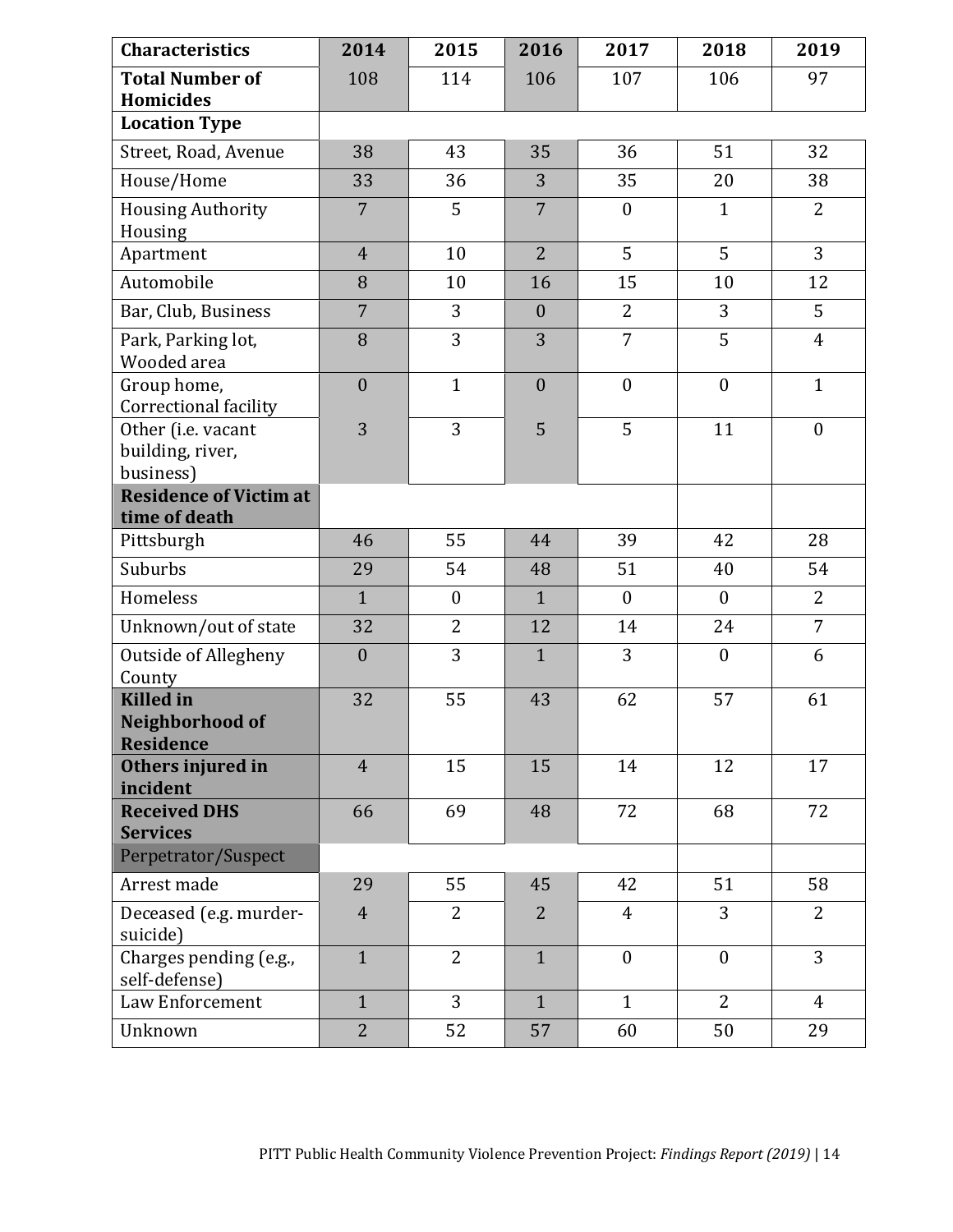| Conflict context, definition (Allegheny County, 2018) |                                                                                                               |  |  |  |  |
|-------------------------------------------------------|---------------------------------------------------------------------------------------------------------------|--|--|--|--|
|                                                       |                                                                                                               |  |  |  |  |
| <b>Conflict Context</b>                               | <b>Definitions &amp; Clarification</b>                                                                        |  |  |  |  |
| Peer conflict*                                        | • Purposeful, self-motivated                                                                                  |  |  |  |  |
| *Peer - move in the                                   | • Peers or individuals with something in common (e.g., avocation, residence,                                  |  |  |  |  |
| same circle.                                          | age) with more than a superficial familiarity                                                                 |  |  |  |  |
|                                                       | • Conflicts may stem from such things as drugs, money, power, or disrespect,                                  |  |  |  |  |
|                                                       | but not gang business                                                                                         |  |  |  |  |
| Gang/Group related                                    | • U.S. Department of Justice gang definition is used, specifically there is:                                  |  |  |  |  |
|                                                       | o Identifiable leadership and internal organization                                                           |  |  |  |  |
|                                                       | o Collective identification by employing a common name, slogan, sign or<br>symbol, style or color of clothing |  |  |  |  |
|                                                       | • Conflicts are "gang on gang" or one named gang versus another named gang                                    |  |  |  |  |
|                                                       | and may involve such things as turf/territory, intimidation, power, pride and                                 |  |  |  |  |
|                                                       | respect, or gang business (e.g., drugs, stolen commerce, firearms, prostitution)                              |  |  |  |  |
|                                                       | • Geographically defined boundaries in Pittsburgh that determine with what                                    |  |  |  |  |
|                                                       | gang you should affiliate                                                                                     |  |  |  |  |
| Isolated Incident                                     | • Incidents that are criminally motivated, but do not involve aspects of a peer or                            |  |  |  |  |
|                                                       | gang-related conflict                                                                                         |  |  |  |  |
|                                                       | • Considered an isolated event                                                                                |  |  |  |  |
|                                                       | • Conflicts may stem from such things as:                                                                     |  |  |  |  |
|                                                       | o Robbery, home invasion                                                                                      |  |  |  |  |
|                                                       | o Argument/conflict                                                                                           |  |  |  |  |
|                                                       | o Contracted killing                                                                                          |  |  |  |  |
|                                                       |                                                                                                               |  |  |  |  |
| Child abuse                                           | • Intentional injury or violence towards a child                                                              |  |  |  |  |
| Intimate                                              | • Intentional injury or violence perpetrated by a current or former intimate                                  |  |  |  |  |
| partner/Domestic                                      | partner (e.g., boyfriend, girlfriend, wife, husband)                                                          |  |  |  |  |
| violence                                              | • Domestic injury or violence between family members or household affairs                                     |  |  |  |  |
| Non-criminal or                                       | • Incidents that are not criminally motivated and do not involve aspects of a                                 |  |  |  |  |
| unintentional                                         | peer or gang-related conflict                                                                                 |  |  |  |  |
|                                                       | • Conflicts may stem from such things as:                                                                     |  |  |  |  |
|                                                       | o Unintended target                                                                                           |  |  |  |  |
|                                                       | o No apparent motive                                                                                          |  |  |  |  |
|                                                       | o Negligence or improper firearm storage                                                                      |  |  |  |  |
|                                                       | o Personal protection or self-defense                                                                         |  |  |  |  |
| <b>Hate Crime</b>                                     | • Typically, one involving violence that is motivated by prejudice based on race,                             |  |  |  |  |
|                                                       | religion, sexual orientation, or other grounds                                                                |  |  |  |  |
| Law Enforcement                                       | • Any incident that involves law enforcement                                                                  |  |  |  |  |
| Unknown                                               | • Unknown due to incomplete information                                                                       |  |  |  |  |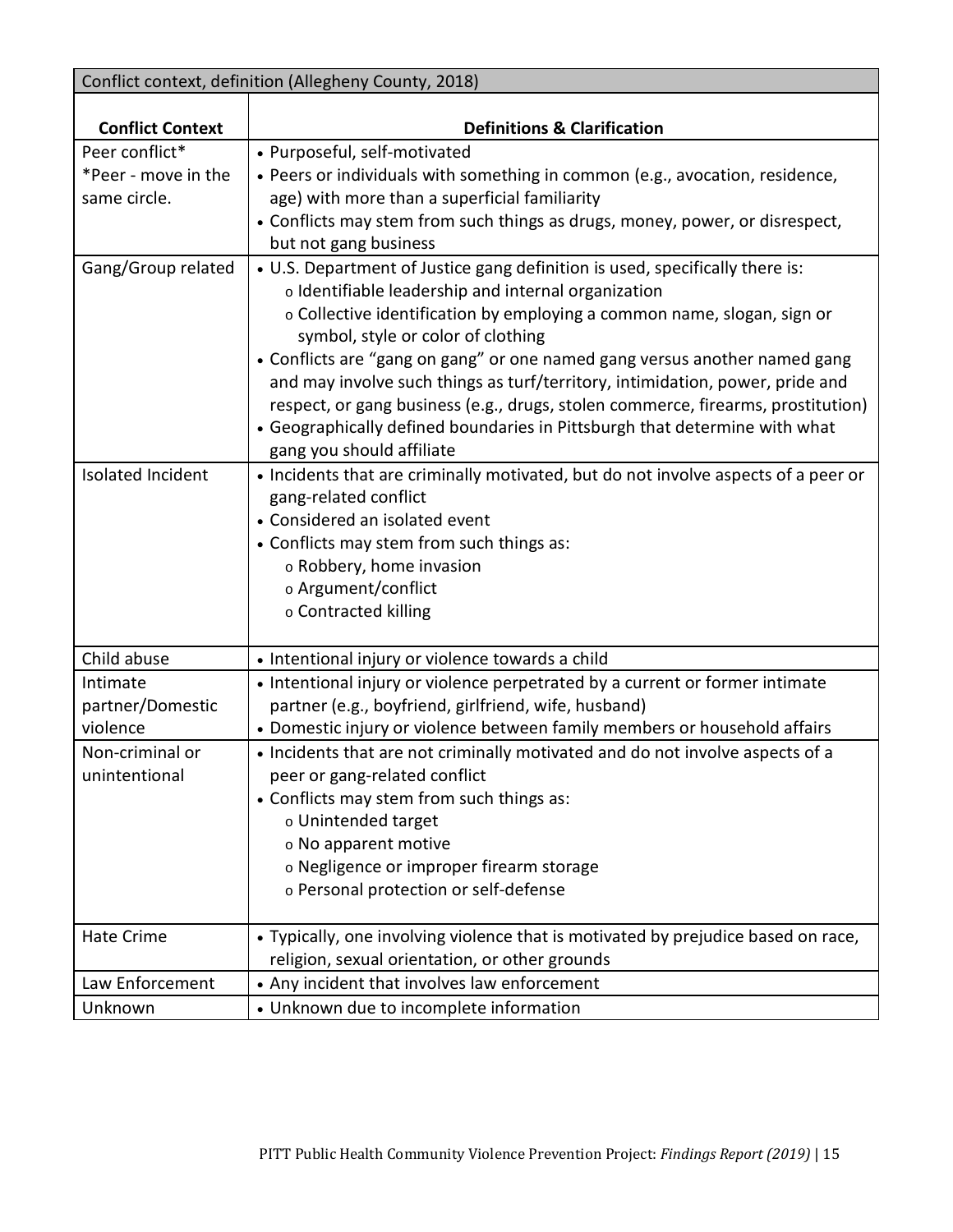<span id="page-22-49"></span><span id="page-22-48"></span><span id="page-22-47"></span><span id="page-22-46"></span><span id="page-22-45"></span><span id="page-22-44"></span><span id="page-22-43"></span><span id="page-22-42"></span><span id="page-22-41"></span><span id="page-22-40"></span><span id="page-22-39"></span><span id="page-22-38"></span><span id="page-22-37"></span><span id="page-22-36"></span><span id="page-22-35"></span><span id="page-22-34"></span><span id="page-22-33"></span><span id="page-22-32"></span><span id="page-22-31"></span><span id="page-22-30"></span><span id="page-22-29"></span><span id="page-22-28"></span><span id="page-22-27"></span><span id="page-22-26"></span><span id="page-22-25"></span><span id="page-22-24"></span><span id="page-22-23"></span><span id="page-22-22"></span><span id="page-22-21"></span><span id="page-22-20"></span><span id="page-22-19"></span><span id="page-22-18"></span><span id="page-22-17"></span><span id="page-22-16"></span><span id="page-22-15"></span><span id="page-22-14"></span><span id="page-22-13"></span><span id="page-22-12"></span><span id="page-22-11"></span><span id="page-22-10"></span><span id="page-22-9"></span><span id="page-22-8"></span><span id="page-22-7"></span><span id="page-22-6"></span><span id="page-22-5"></span><span id="page-22-4"></span><span id="page-22-3"></span><span id="page-22-2"></span><span id="page-22-1"></span><span id="page-22-0"></span>

| <b>Conflict Context Allegheny County</b>     | 2015                      | 2016                  | 2017             | 2018           | 2019                      |
|----------------------------------------------|---------------------------|-----------------------|------------------|----------------|---------------------------|
| Peer conflict                                | 42                        | 43                    | 49               | 25             | 28                        |
| Gang-related                                 | $\boldsymbol{\mathit{0}}$ | $\boldsymbol{\theta}$ | $\theta$         | $\theta$       | $\boldsymbol{\mathit{0}}$ |
| <b>Isolated Incident</b>                     | 17                        | 16                    | 9                | 13             | 20                        |
| <b>Intimate partner or Domestic Violence</b> | 6                         | $\overline{7}$        | 6                | 10             | 6                         |
| <b>Child abuse</b>                           | $\overline{2}$            | $\mathbf{1}$          | $\mathfrak{2}$   | $\overline{2}$ | $\mathbf{1}$              |
| Non-criminal or unintentional                | $\mathfrak{2}$            | $\overline{2}$        | $\mathfrak{Z}$   | $\mathbf{1}$   | 2                         |
| <b>Hate Crime</b>                            | $\theta$                  | $\theta$              | $\theta$         | 12             | $\theta$                  |
| <b>Law Enforcement</b>                       | $\mathfrak{Z}$            | $\boldsymbol{1}$      | $\boldsymbol{1}$ | $\overline{2}$ | $\overline{4}$            |
| Unknown                                      | 33                        | 36                    | 37               | 42             | 36                        |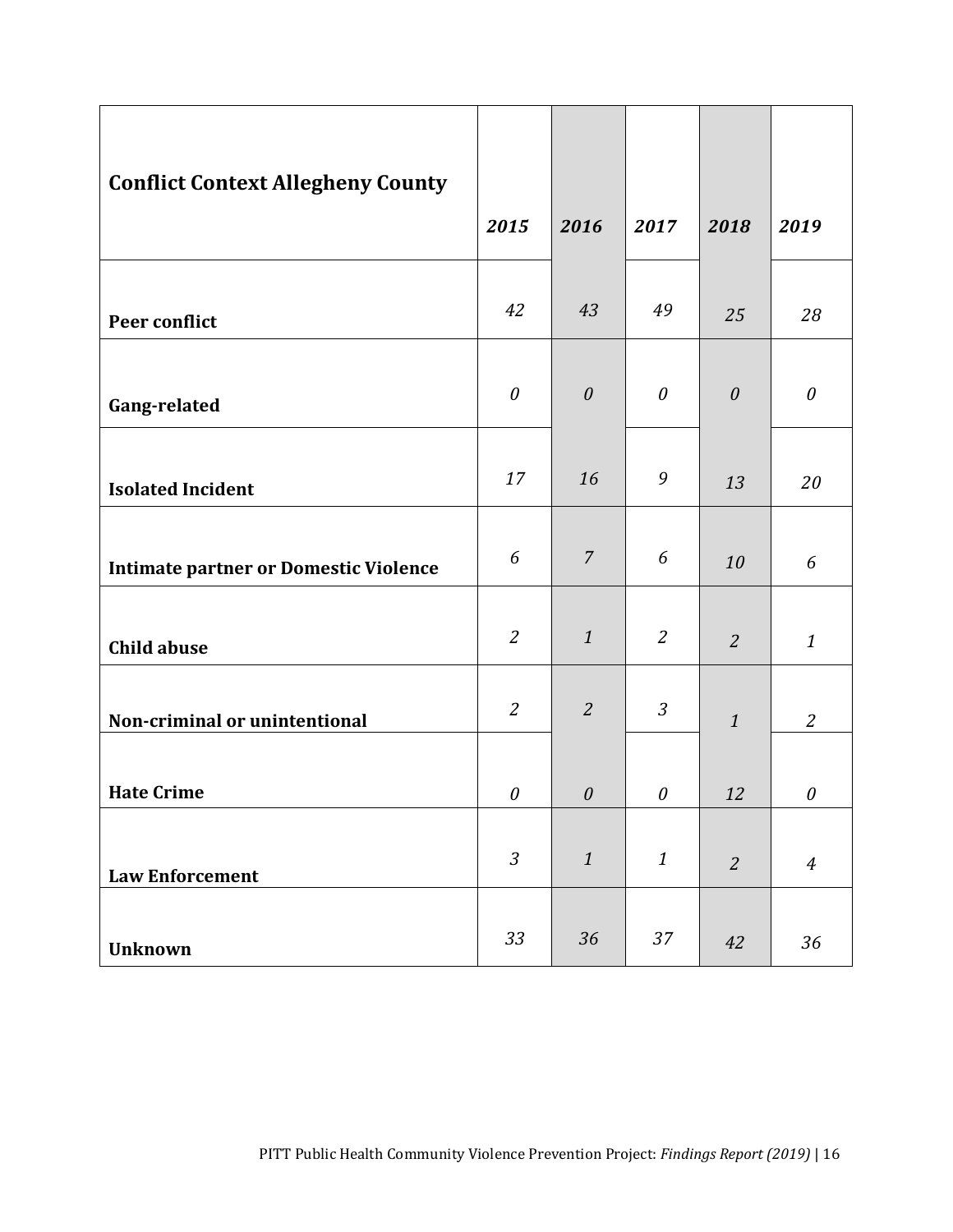

- The above offenses are the top ten relevant to homicides and ten most common offenses committed by either a homicide victim or suspect.
- Drug charges were the leading charges victims received, majority was manufacture, delivery, or possession with intent to manufacture or deliver. Not shown in graph is sex offenses which there were 4 sex offense charges committed by victim(s) in 2019.
- Charges shown in the graph are only adult charges, 72% of victims in 2019 had juvenile charges also starting as young as 11 years of age.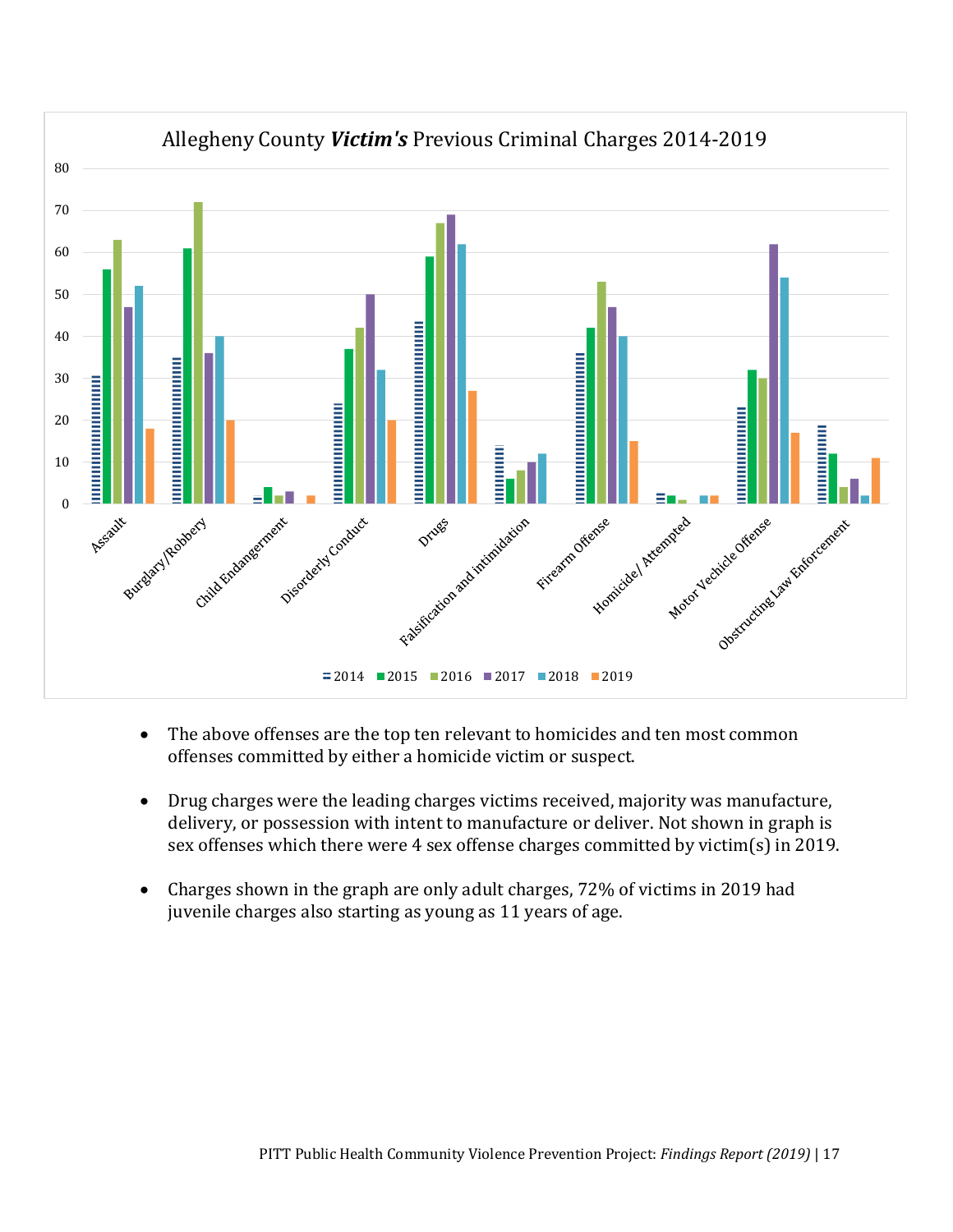#### <span id="page-24-0"></span>*Key Contributing Factors*

Public information and news outlets often oversimplify intentional injury and homicides in Allegheny County, frequently identifying street gangs and illicit drugs as the source of conflict. Through community engagement and academic-community partnerships, greater contextual information was gathered, and homicides were found to involve a variety of factors. Numerous contributing factors were identified and discussed with partners as relevant to homicides from 2019.

Discussion took place around the role of street drugs, multigenerational family involvement in violence, and illegal activities. This cycle of violence, and its impact on the breakdown of a family unit, was identified as a contributor to a victim's involvement in violence. This is why we are taking the public health approach that sees violence as a disease that is passed on.

The increasing access to and use of social media (e.g., Facebook, Twitter, Snapchat and Instagram) was still extensively discussed around homicide cases, particularly social media as an additional opportunity for conflict (i.e., beyond face-to-face arguments). These social media platforms are beginning to play a larger role in sources of conflict among individuals leading to future violence and intentional injury. Additionally, drugs, alcohol, and access to firearms was also frequently highlighted as related to the homicides. In these social media platforms, there are music videos with very detailed messages of different feuds going on, people who are feuding, and which people belong to which groups.

Violence as normative behavior and an appropriate form of conflict resolution was discussed as a significant contributing factor to the homicides. A lack of mentoring or positive behavior modeling within families, in addition to a potential familial cycle of violence was identified as relevant in the homicides from 2018 and still in 2019. This kind of violence is then carried out in the schools and in their neighborhoods.

#### **Year by year Comparison: Emerging Differences**

Victim and homicide differences emerged between 2012 and 2013. Female victims represented a larger number of homicides in 2013, (17% of total homicides, of which 50% were related to intimate partner violence). Furthermore, female intimate partner homicides were associated with a variation in cause of death compared to 2012 with 50% due to a gunshot wound, 25% due to poisoning, and 25% due to stabbing.

Age of homicide victim differed between the years, with most victims aged 18 to 25 years in 2012 compared to the majority 35 years or older in 2013.

In 2014, firearm charges for victims and suspects before the homicide incidents took place were more frequent. There were victims and suspects with more than one firearm charge usually juveniles to adults. Increasingly, the victims and suspects involved in our homicide incidents were charged with firearm violations in the past. In 2014, more than 50% of victims and suspects had prior firearm charges.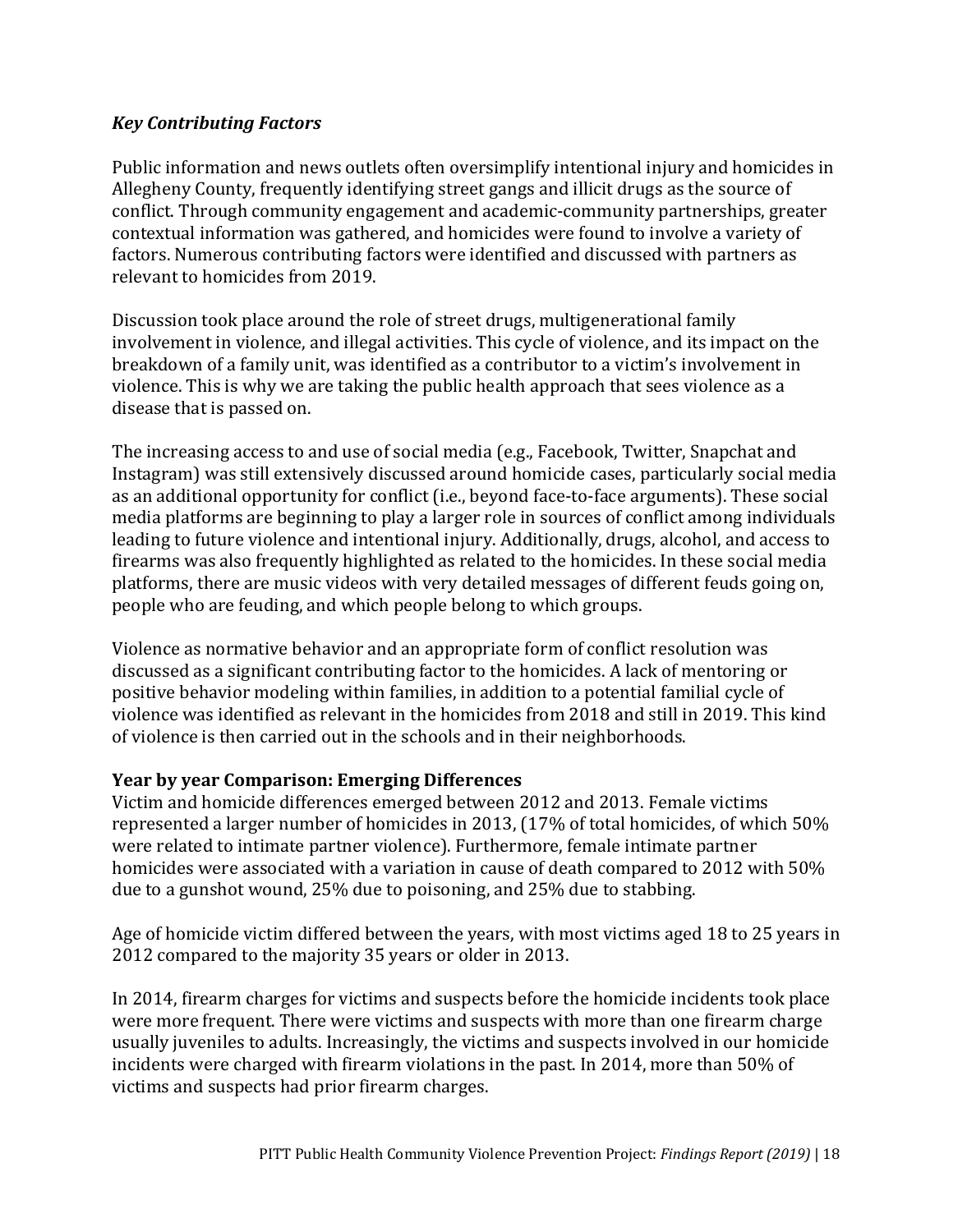Data on victim's neighborhood of residence at time of death illustrates that one quarter of 2015-2016 Allegheny County homicide victims were living outside of city limits at time of death.

In 2017-2018, we have noticed a rise in domestic violence both intimate partner violence and domestic family violence with 9% of homicides being classified as domestic. Also, we have seen an increase of home invasions and robberies accounting for 12% of homicides committed on the person committing the act and, on the person(s) being robbed. 2018-2109 we seen a decrease in domestic incidents and an increase in isolated incidents where home invasions and robberies turned out to be a homicide. This being the perpetrator in the incident at 12% of these isolated incidents.

#### **Recommendations**

The complexity of homicide and intentional injury prevention has become clear over the past five years of project activities. In order to be effective, a range of interventions need to take place at multiple levels. The remainder of this report outlines recommendations from partners that incorporate information and insight gained in 2015. Some of the recommendations are like those made following the review of homicides from 2012-2019, illustrating the improvements that still need to take place. Divided into *Individuals and Peers at Risk, Service Improvement, and Community Action*, the recommendations identify potential opportunities to further understand, increase awareness, and prevent and respond to violence impacting Allegheny County communities.

#### <span id="page-25-0"></span>*Individuals and Peers at Risk*

- **Identify and involve the support network of at-risk individuals.** Natural supports are key assets in encouraging an individual's engagement, commitment, and success in health and behavior programs. Natural supports help at-risk individuals through their advocacy and should be identified and engaged in violence prevention and intervention activities.
- **Reach out and engage those at risk for violence who are not currently involved in a mandated health or behavior program.** Due to regulations of local health and behavior programs (e.g., juvenile court), individuals who are not under mandated involvement, but who may be at risk for violence, are unable to access services that may benefit them. Emphasis should be on engaging and referring these individuals at multiple points of contact (e.g., primary care clinics, community-based organizations, after school programs) to appropriate health and behavior programs.

#### *Service Improvement*

• **Enhance connections between behavior, health, and social programs and systems.** Continuity between behavior, health, and social systems is crucial. Connections between systems should be improved to avoid any interruption in use or loss to follow-up.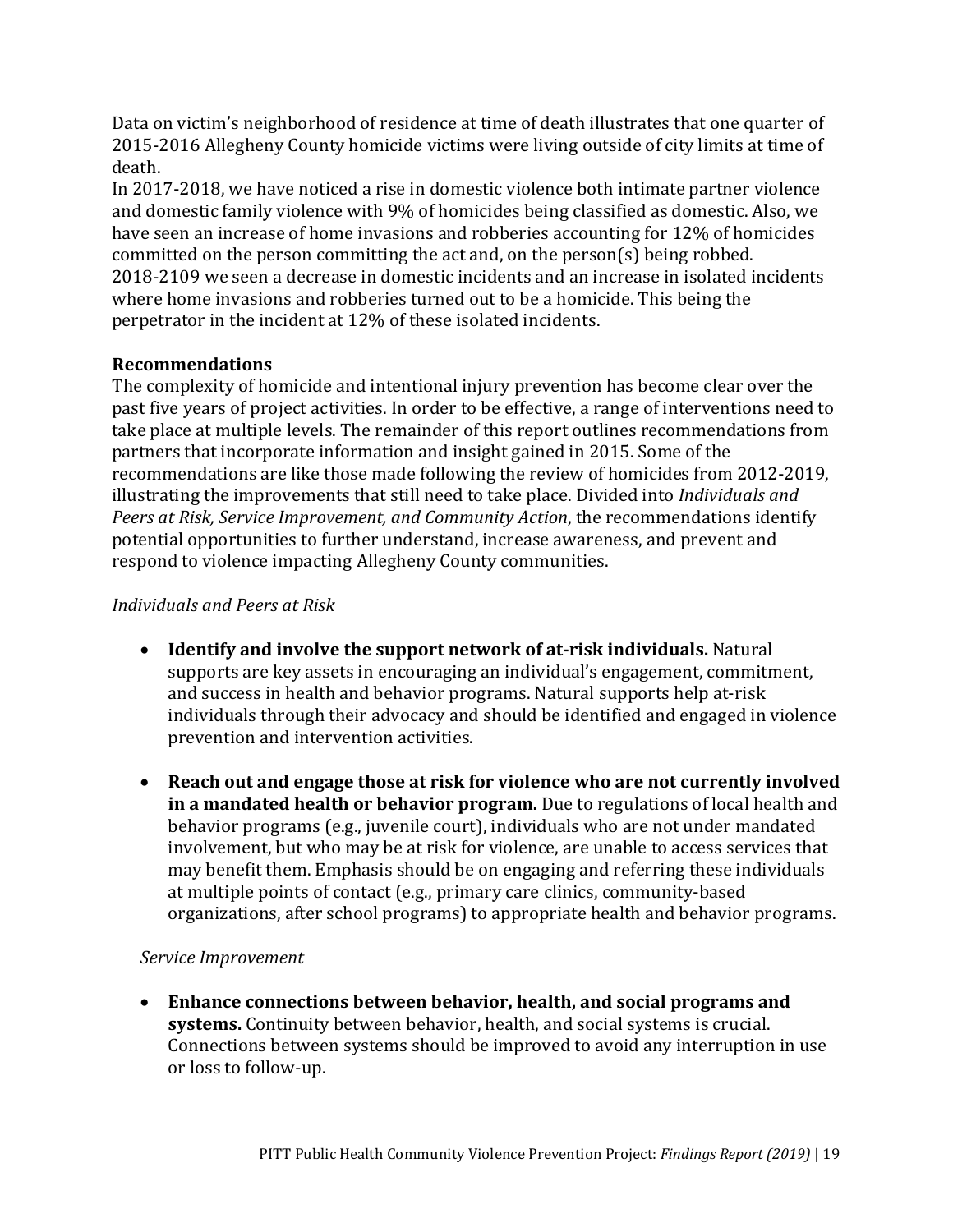- **Focus on engagement.** Individuals, particularly youth, may be more willing to participate in community health and social programs if they are engaged, rather than identified as needing a particular service.
- **Modify participation requirements.** Community adolescent or youth programs often require a parent/guardian's signature or payment to participate. These requirements eliminate potential participants who are unable to provide either a signature or payment. Program modifications or exceptions to participation requirements would ensure that all interested adolescents have a chance to participate, and overall, increase their access to a supportive community.
- Adapt structure of service delivery in community settings. Community stigma and distrust of certain institutions are significant barriers to access and use of existing services. Health and social service organizations should adapt their structure of service delivery to include non-traditional methods (e.g., having more men and women walking neighborhoods) to not only increase awareness and program participation, but also better understand why current services are underutilized and to combat stigma or distrust.
- **Increase communication and coordination among organizations concerned with violence prevention efforts.** Numerous organizations are currently working with individuals and families at risk for violence or around local violence prevention efforts. Increased communication and coordination between these organizations would promote earlier intervention with at-risk individuals, as well as foster a larger network of individually tailored violence prevention efforts.

#### *Community Action*

- **Combat attitudes of violence as normative behavior and an appropriate form of conflict resolution.** The normalization of violence exists within Pittsburgh families and communities, and overall, supports a cycle of violence. The following recommendations help to stop the cycle of violence: increased anti-violence initiatives that combat such attitudes, promotion of positive behavior modeling for children, youth, and young adults, and teaching/encouraging appropriate conflict resolution strategies.
- **Improve and strengthen community-police relations.** Poor community-police relations negatively impact and undermine violence prevention efforts. Increased trust, respect, and accountability between both groups is essential in order to work toward creating safe communities.
- **Distribute anti-violence and homicide awareness, education, and prevention materials throughout Pittsburgh.** Homicide and community violence information should be distributed throughout communities, local government and county agencies, and local media. Through increasing awareness and knowledge of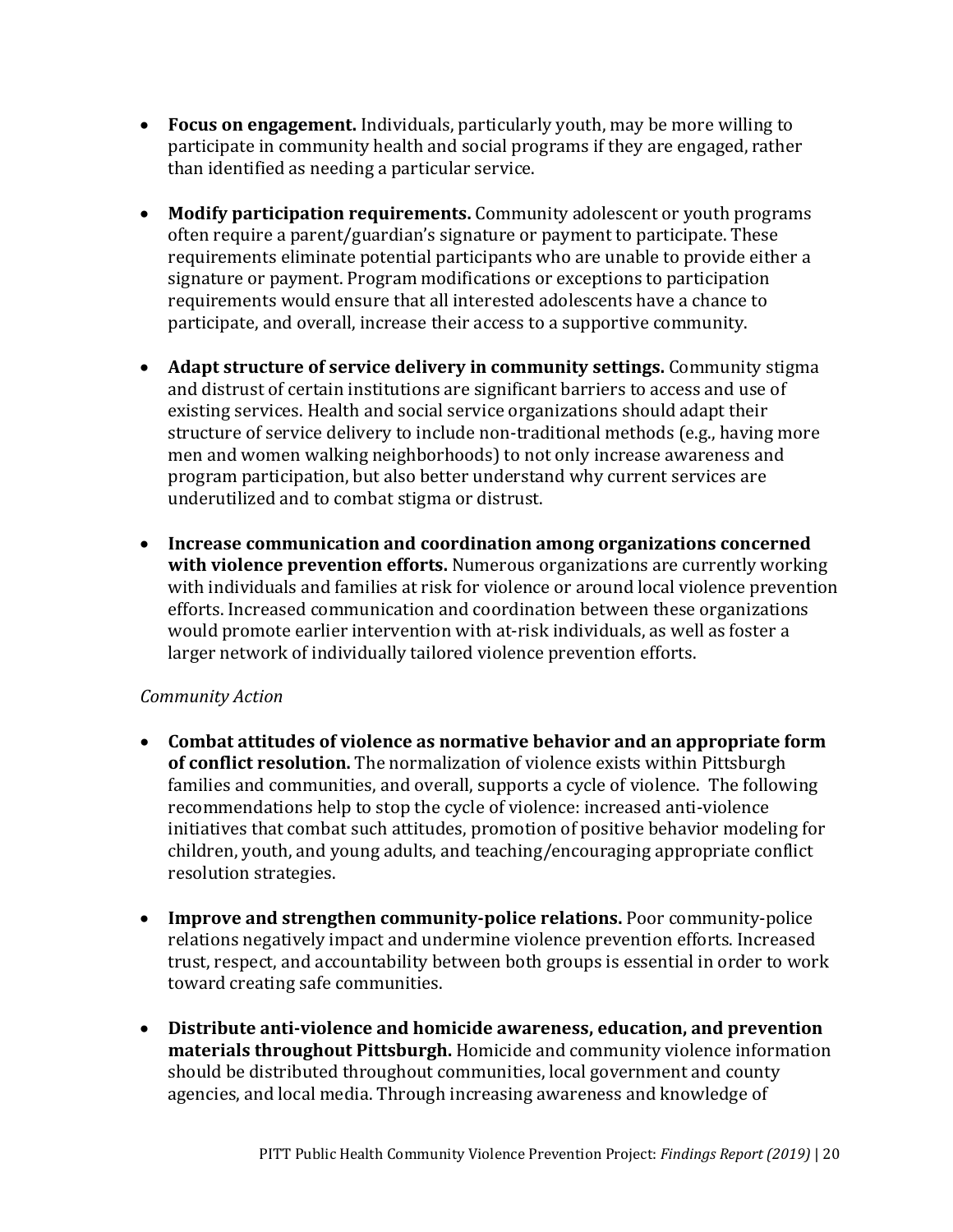homicide prevalence, greater attention and discussion can take place around the urgency for more effective prevention efforts.

• **Increase community participation and investment in violence prevention efforts.** Numerous community organizations, groups, and coalitions are already providing anti-violence awareness, education, and prevention throughout Allegheny County. Local governmental agencies, academic institutions, and community assets (e.g., barbershops and beauty salons, religious institutions, funeral homes) should support these existing efforts, so a diverse coalition to confront the violence impacting our communities can be created.

#### *Community Recommendations*

- **Enhance data collection efforts.** Toxicology reports by the medical examiner's office, victim's social media presence, and prior residence information, as well as information on surviving children and other family members, would allow for an improved review of homicides. Additionally, data collection efforts should be expanded to better account for the unique factors involved in intimate partner homicides, such as history of abuse, including Protection from Abuse (PFA) filings and prior police-involved incidents; history of substance abuse; weapons in the home; use of community resources; and previous use of mental health and other behavioral health services by perpetrator.
- **Increase police involvement.** Collaboration for the City of Pittsburgh Bureau of Police and County police and their involvement and representation in homicide review meetings is crucial to gaining a comprehensive understanding of homicides within Allegheny County. Their commitment and participation may also foster improved community relations.
- **Disseminate findings through multiple methods.** Findings should be disseminated widely, including non-traditional methods. One suggestion is to share information from public safety meetings with neighborhoods and communities impacted by violence to encourage community engagement and dialogue around appropriate intervention and prevention efforts. Placing copies of the report in barbershops and hair salons, for the community to read.
- **Track initiative involvement.** It is important to keep track of the diverse violence prevention initiatives around Allegheny County and to observe their impacts on the homicide rate. Bringing representatives from these initiatives to the table to share with all homicide review members is essential; they may also assist in disseminating information to the community.
- **Increase awareness of Social Media.** Informing community members to check children, family members and friend's social media pages for threats of violence.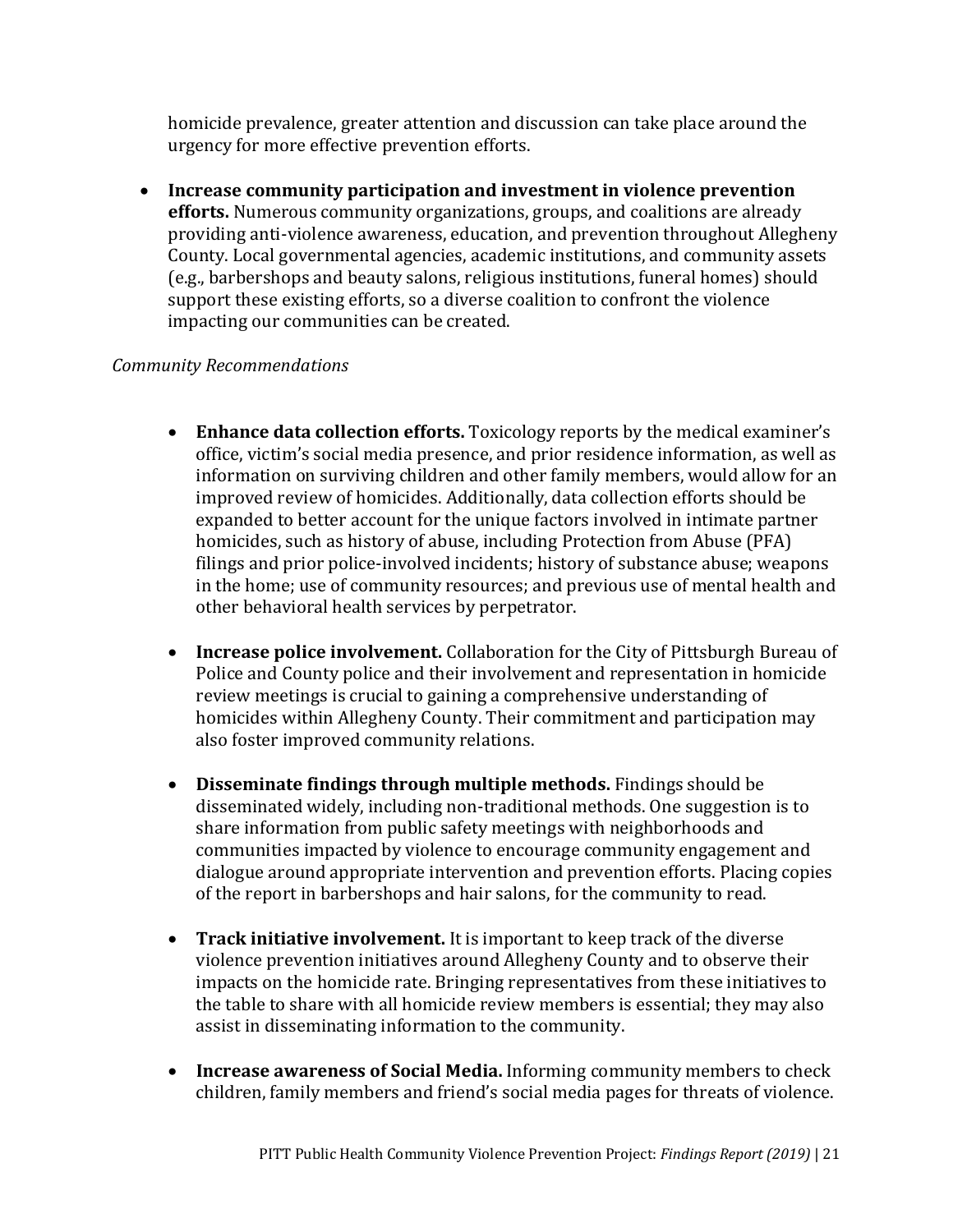Social media has a huge effect on the violence in schools, business and the community. Being aware of the issues before they occur through the social media lenses will help prevent a lot of the violence we see in our communities.

• **Support homicide victims' children**. Support through mentorships, activities and guidance through school or needs for future success. Other communities' members connecting with guardians of the children to give them a strong support system. Often families are affected physically, financially, and mentally by the homicide loss and linking children with a trusted mentor in the community will strengthening the child and community.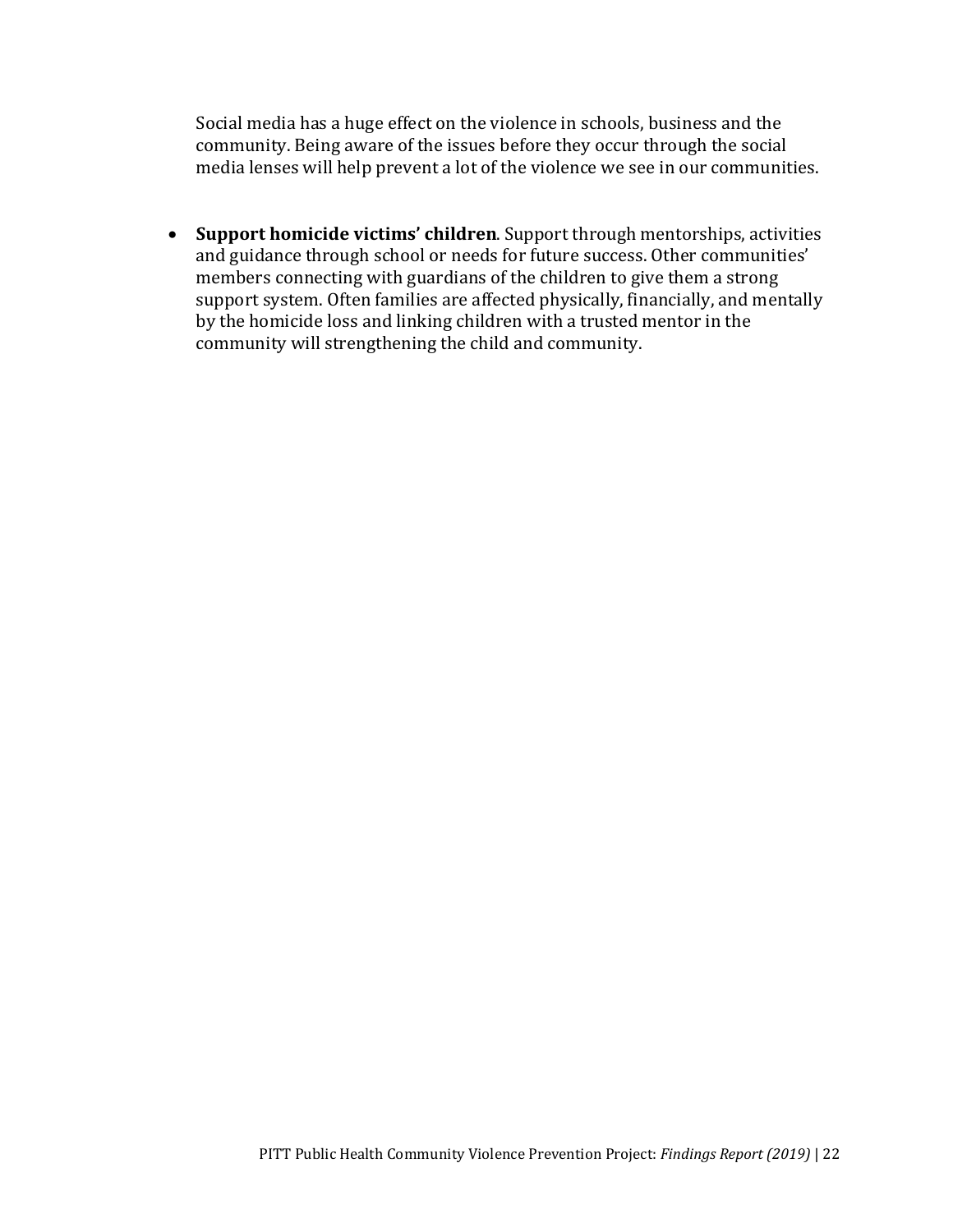## *Community Resources*

#### **Center for Victims**

3433 East Carson Suite #300 Pittsburgh, PA 15203 (412) 482-3240 24-hour crisis hotline 1-866-644-2882

#### **Community Empowerment Association**

Arts, Culture, & Training Center 7120 Kelly Street Pittsburgh, PA 15208 (412) 371-3689

#### **First United Methodist Church**

1406 Cornell Street McKeesport, PA 15132 (412) 672-5352

#### **Department of Human Services**

1 Smithfield Street Pittsburgh, PA 15222 (412) 350-5701

#### **Hill House Association**

1835 Centre Avenue Pittsburgh, PA 15219 (412) 392-4400

#### **Homewood Community Engagement Center**

622 N Homewood Ave Pittsburgh, PA 15208 (412) 383-0830

#### **Manchester Citizens Corporation**

1319 Allegheny Avenue Pittsburgh, PA 15233 (412) 323-1743

### **National Council for Urban Peace and Justice**

P.O. Box 99746 Pittsburgh, PA 15233 (412) 606-0059

#### **One Hood Media**

info@1hood.org (412) 404-2347

#### **The Pittsburgh Project**

2801 North Charles Street Pittsburgh, PA 15214 (412) 321-1678

#### **The Corner Pittsburgh**

200 Robinson St Pittsburgh, PA 15213 (412) 683-1400

#### **Urban League of Greater Pittsburgh**

610 Wood Street Pittsburgh, PA 15222

#### **YMCA Homewood**

7140 Bennett Street Pittsburgh, PA 15208 (412) 243-2900

#### **Kingsley Association**

6435 Frankston Ave Pittsburgh, PA 15206 (412) 661-8751 kingsleyassociation.org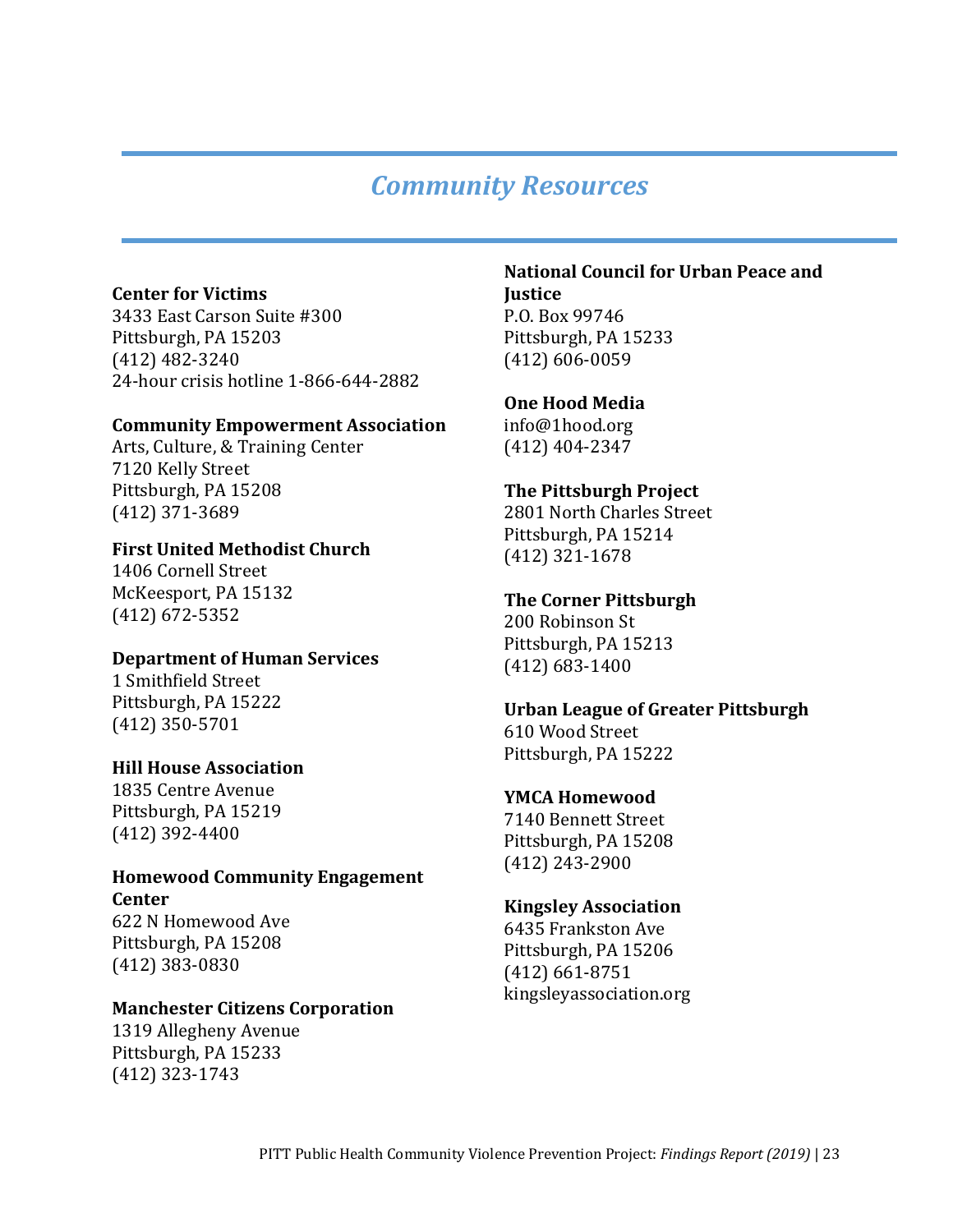## *Appendix A. Allegheny County Zone Map*



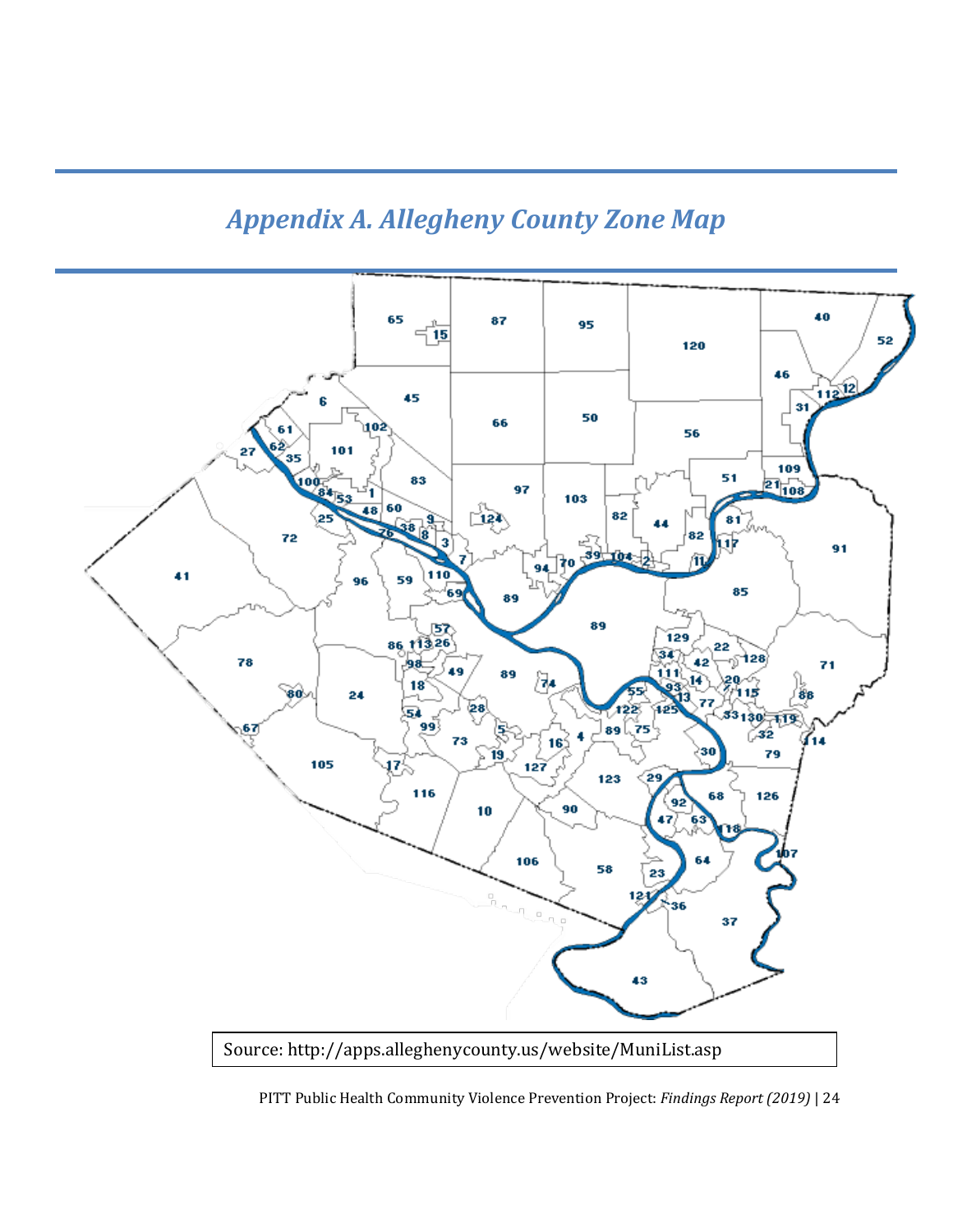1 Aleppo Township 2 Borough of Aspinwall 3 Borough of Avalon 4 Borough of Baldwin 5 Baldwin Township 6 Borough of Bell Acres 7 Borough of Bellevue 8 Borough of Ben Avon 9 Borough of Ben Avon Hts. 10 Municipality of Bethel Park 11 Borough of Blawnox 12 Borough of Brackenridge 13 Borough of Braddock 14 Borough of Braddock Hills 15 Borough of Bradford Woods 16 Borough of Brentwood 17 Borough of Bridgeville 18 Borough of Carnegie 19 Borough of Castle Shannon 20 Borough of Chalfant 21 Borough of Cheswick 22 Borough of Churchill 23 City of Clairton 24 Collier Township 25 Borough of Coraopolis 26 Borough of Crafton 27 Crescent Township 28 Borough of Dormont 29 Borough of Dravosburg 30 City of Duquesne 31 East Deer Township 32 Borough of East McKeesport 33 Borough of East Pittsburgh 34 Borough of Edgewood 35 Borough of Edgeworth 36 Borough of Elizabeth 37 Elizabeth Township 38 Borough of Emsworth

39 Borough of Etna 40 Fawn Township 41 Findlay Township 42 Borough of Forest Hills 43 Forward Township 44 Borough of Fox Chapel 45 Borough of Franklin Park 46 Frazer Township 47 Borough of Glassport 84 Borough of Glen Osborne (formerly Osborne) 48 Borough of Glenfield 49 Borough of Green Tree 50 Hampton Township 51 Harmar Township 52 Harrison Township 53 Borough of Haysville 54 Borough of Heidelberg 55 Borough of Homestead 56 Indiana Township 57 Borough of Ingram 58 Borough of Jefferson Hills 59 Kennedy Township 60 Kilbuck Township 61 Leet Township 62 Borough of Leetsdale 63 Borough of Liberty 64 Borough of Lincoln 65 Marshall Township 66 Town of McCandless 67 Borough of McDonald 68 City of McKeesport 69 Borough of McKees Rocks 70 Borough of Millvale 71 Municipality of Monroeville 72 Moon Township 73 Municipality of Mt. Lebanon 74 Borough of Mt. Oliver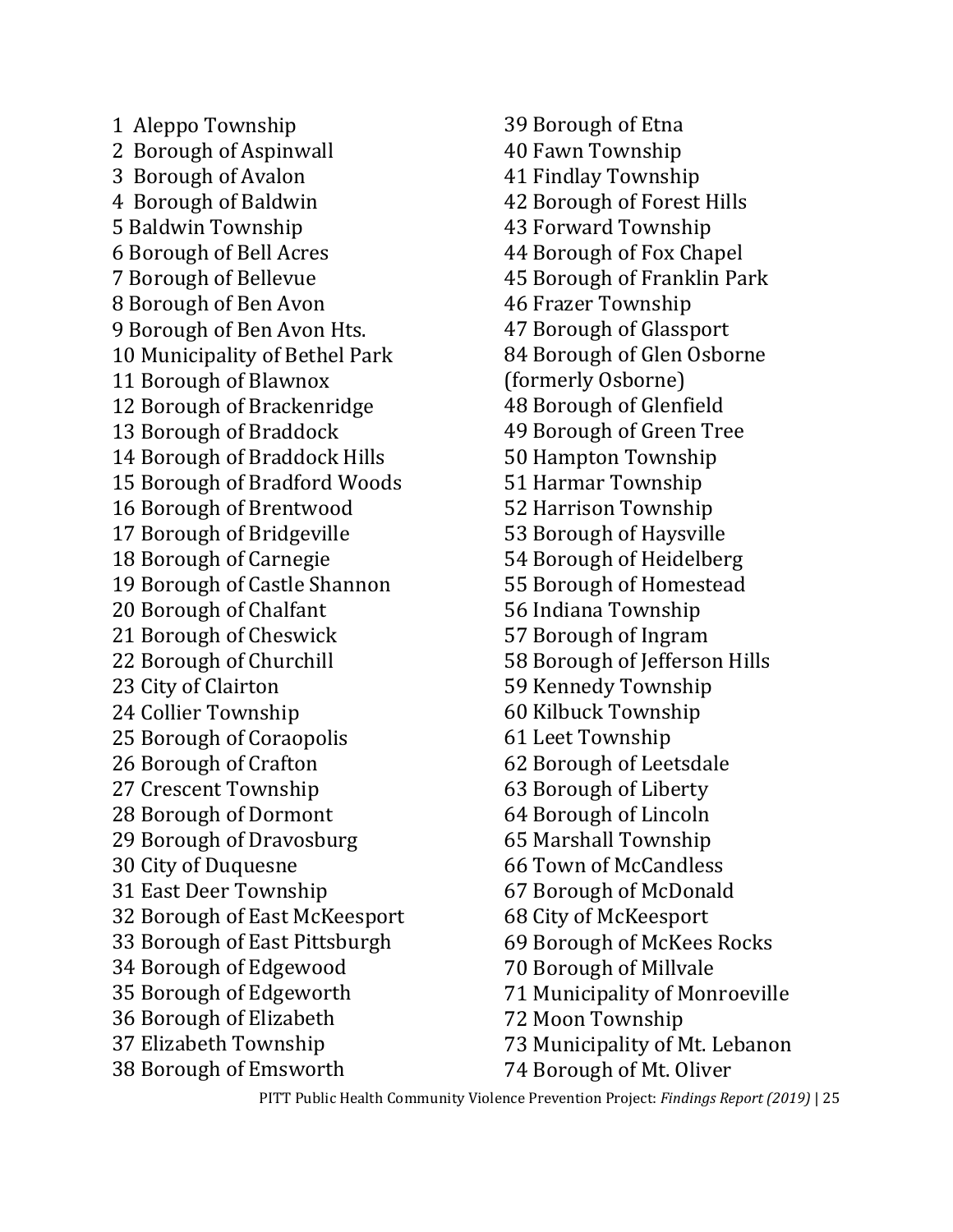75 Borough of Munhall 76 Neville Township 77 North Braddock Borough 78 North Fayette Township 79 North Versailles Township 80 Borough of Oakdale 81 Borough of Oakmont 82 O'Hara Township 83 Ohio Township 85 Municipality of Penn Hills 86 Pennsbury Village 87 Pine Township 88 Borough of Pitcairn 89 City of Pittsburgh 90 Borough of Pleasant Hills 91 Borough of Plum 92 Borough of Port Vue 93 Borough of Rankin 94 Reserve Township 95 Richland Township 96 Robinson Township 97 Ross Township 98 Borough of Rosslyn Farms 99 Scott Township 100 Borough of Sewickley 101 Borough of Sewickley Hts. 102 Borough of Sewickley Hills 103 Shaler Township

104 Borough of Sharpsburg 105 South Fayette Township 106 South Park Township 107 South Versailles Township 108 Borough of Springdale 109 Springdale Township 110 Stowe Township 111 Borough of Swissvale 112 Borough of Tarentum 113 Borough of Thornburg 114 Borough of Trafford 115 Borough of Turtle Creek 116 Upper St. Clair Township 117 Borough of Verona 118 Borough of Versailles 119 Borough of Wall 120 West Deer Township 121 Borough of West Elizabeth 122 Borough of West Homestead 123 Borough of West Mifflin 124 Borough of West View 125 Borough of Whitaker 126 Borough of White Oak 127 Borough of Whitehall 128 Wilkins Township 129 Borough of Wilkinsburg 130 Borough of Wilmerding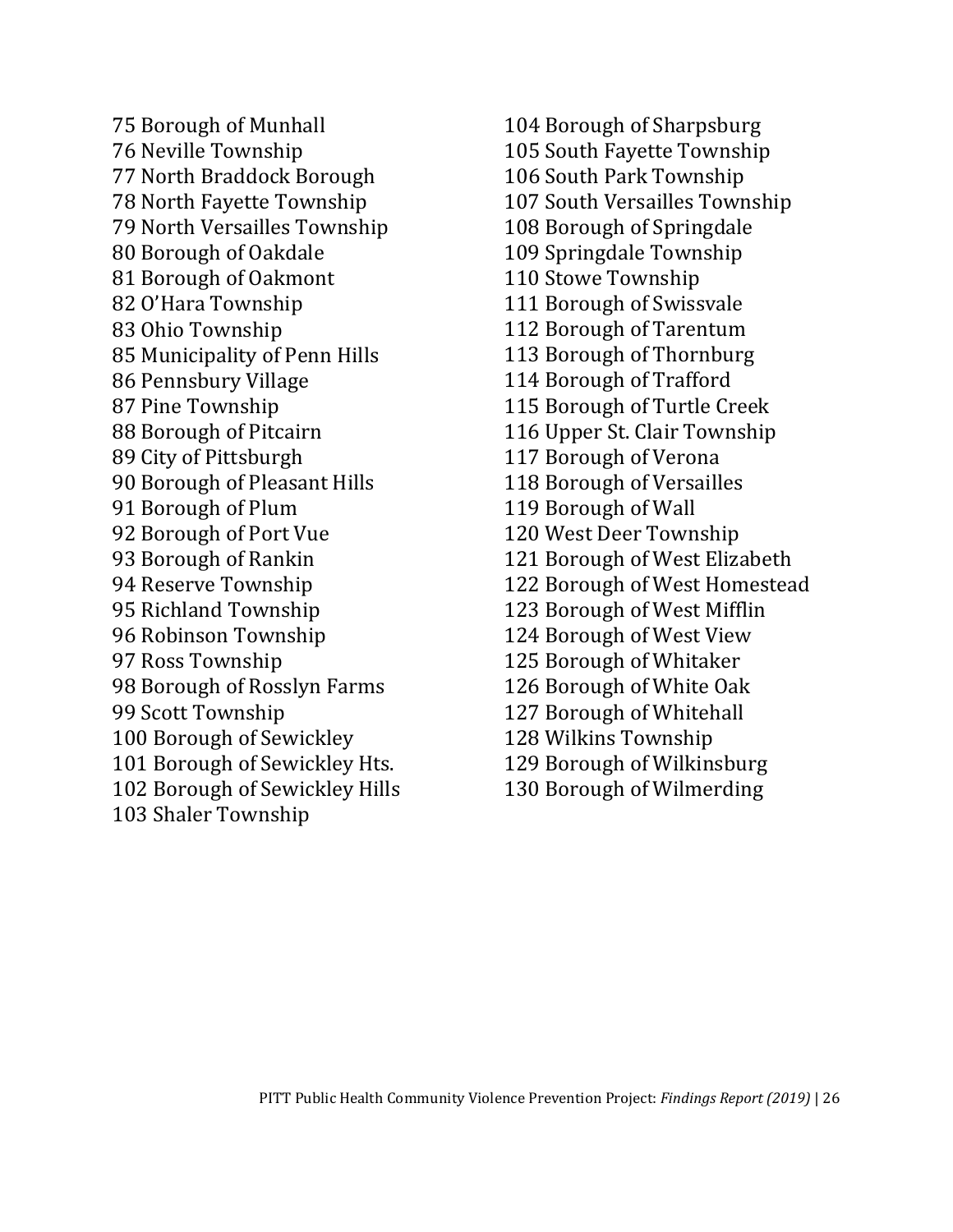## *Appendix B. Pittsburgh Bureau of Police Zone Map*

|                                                                                                                                                                                                      |                                                                                                                                                                          |                                                                                                            |                                                                                                                | Pittsburgh<br>police<br>zones                                                                                                                                                                                                                                                                                                             |                                                                                                                                                                                                                                                          |
|------------------------------------------------------------------------------------------------------------------------------------------------------------------------------------------------------|--------------------------------------------------------------------------------------------------------------------------------------------------------------------------|------------------------------------------------------------------------------------------------------------|----------------------------------------------------------------------------------------------------------------|-------------------------------------------------------------------------------------------------------------------------------------------------------------------------------------------------------------------------------------------------------------------------------------------------------------------------------------------|----------------------------------------------------------------------------------------------------------------------------------------------------------------------------------------------------------------------------------------------------------|
| ZONE <sub>1</sub><br><b>Allegheny Center</b><br>Allegheny West<br><b>Brighton Heights</b><br>California-Kirkbride<br><b>Central Northside</b><br>Chateau<br>East Allegheny<br>Fineview<br>Manchester | ZONE <sub>2</sub><br><b>Bedford Dwellings</b><br>Bluff<br><b>Central Business District</b>                                                                               | ZONE <sub>3</sub><br>Allentown                                                                             | Mount                                                                                                          | ZONE <sub>4</sub><br><b>Central Oakland</b><br>Glen Hazel<br>Greenfield<br>Hays<br>Hazelwood<br><b>Lincoln Place</b><br>New Homestead<br>North Oakland<br><b>Point Breeze</b><br>Point Breeze North<br><b>Regent Square</b><br>Shadyside<br>South Oakland<br>Squirrel Hill North<br>Squirrel Hill South<br>Swisshelm Park<br>West Oakland | ZONE <sub>5</sub><br>Bloomfield<br>East Hills<br>East Liberty<br>Friendship<br>Garfield<br><b>Highland Park</b><br>Homewood West<br>Homewood North<br>Homewood South<br>Larimer<br>Lincoln-<br>Lemington-Belmar<br>Morningside<br><b>Stanton Heights</b> |
| Marshall-Shadeland<br>North Shore<br>Northview Heights<br>Perry North<br>Perry South<br>Spring Hill-City View<br>Spring Garden<br>Summer Hill<br><b>Troy Hill</b>                                    | Central Lawrenceville<br>Crawford-Roberts<br>Lower Lawrenceville<br>Middle Hill<br>Polish Hill<br>Strip District<br>Terrace Village<br>Upper Hill<br>Upper Lawrenceville | Arlington<br>Arlington<br>Heights<br>Beltzhoover<br>Bon Air<br>Carrick<br>Duquesne<br>Heights<br>Knoxville | Washington<br>Mt. Oliver<br>Overbrook<br>South Shore<br>Southside<br>Flats<br>Southside<br>Slopes<br>St. Clair | ZONE <sub>6</sub><br>Banksville<br>Beechview<br><b>Brookline</b><br><b>Chartiers City</b><br><b>Crafton Heights</b><br>East Carnegie<br>Elliott                                                                                                                                                                                           | Esplen<br>Fairywood<br>Oakwood<br>Ridgemont<br>Sheraden<br>Westwood<br>Windgap<br>West End                                                                                                                                                               |

<span id="page-33-0"></span>Source: Pittsburgh Bureau of Police

James Hilston/Post-Gazette